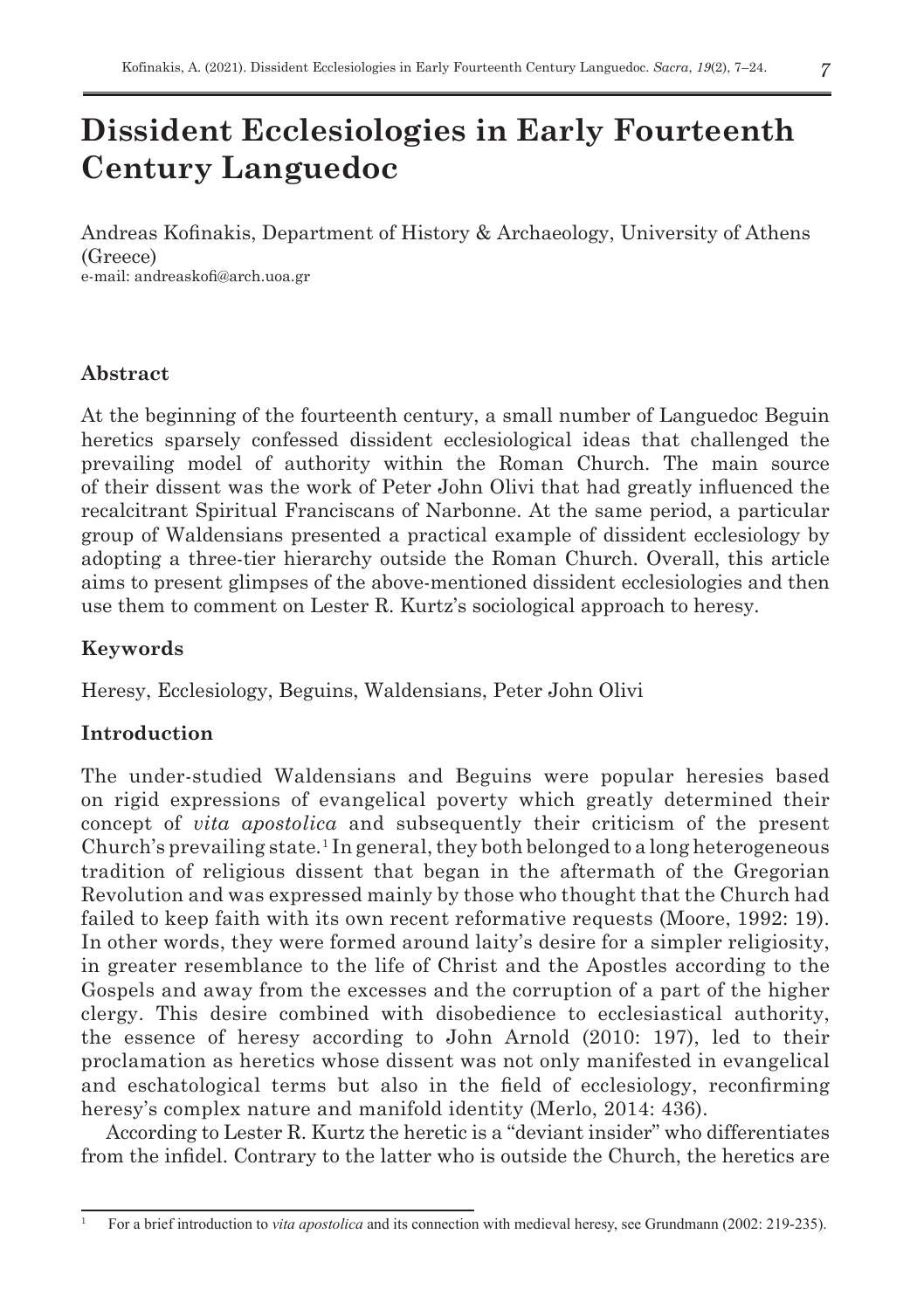within the circle or the institution from which they deviate and in which they are close enough to be threatening. Still, they are distant enough to be considered in error and therefore, their religious life represents an intense union of "nearness" and "remoteness" (Kurtz, 1983: 1087). The need for a more precise conception of this generally accepted insider status of the heretic<sup>2</sup> has been remarked by Jacques Berlinerblau (2001). The present article will try to use the dissident ecclesiologies of the Beguins and the Waldensians as specific criteria to support his claim. Schematically, we are going to argue that each presented ecclesiology reflects a different "position" in the spectrum of the heretic's insider status and that this "positioning" is greatly related to the typical route of medieval heresy from a stage of reformative effort ("nearness") to that of rejection of the descent Church ("remoteness").

As it will be shown below, in the case of a few Beguins, the confessed ecclesiological ideas originally place them closer to the "nearness" point in Kurtz's theoretical scheme, since they employed reformative ecclesiological arguments that had wide currency within the Church for centuries, betraying that this was a time when few among them seemingly still had the hope of a reformative role for themselves inside their own Church. On the other hand, the Waldensian group through the practical adoption of an internal hierarchy, next or against to the Catholic one, had apparently – and after years of suppression and failures – left behind the early Waldensian longing for reform of the Church, possibly having now a much stronger sense of themselves as the true Christian Church. Therefore, in their case, "remoteness" is more evident. But the union of the two remains vivid in both cases. The Beguin eschatology and its ecclesiological connotations, which will prevail over the next years of persecution, move them away from reformative "nearness" to "remoteness" and rejection of the Church. However, the shift happens without completely abandoning their Catholic religiosity as expressed in their worship for the Gospel and especially the Book of Revelation. Inversely, the resemblance of the three-tier hierarchical Waldensian model to the Roman Catholic one betrays traces of their fading "nearness".

Eventually, the idea of "deviant insider" who combines elements of "nearness" and "remoteness" applies in both heretical cases. Furthermore, this combination, as evidenced in the dissident ecclesiologies, also betrays the gradual alienation of the heretic from his descent orthodoxy mainly under the pressure of suppression and time. The fading off elements of "nearness" in favor of elements of "remoteness" reconfirms an ordinary route of religious deviance from the stage of reform to that of rejection.

## **The effect of "nearness": examples of Beguin reformative ecclesiology**

The small heretical sect of the Beguins has been introduced in modern medieval historiography mainly by the work of Raoul Manselli (1989) in the mid- 50s. Since then, a number of scholars have studied their case and especially their

For example, see Erikson (1966); Zito (1983).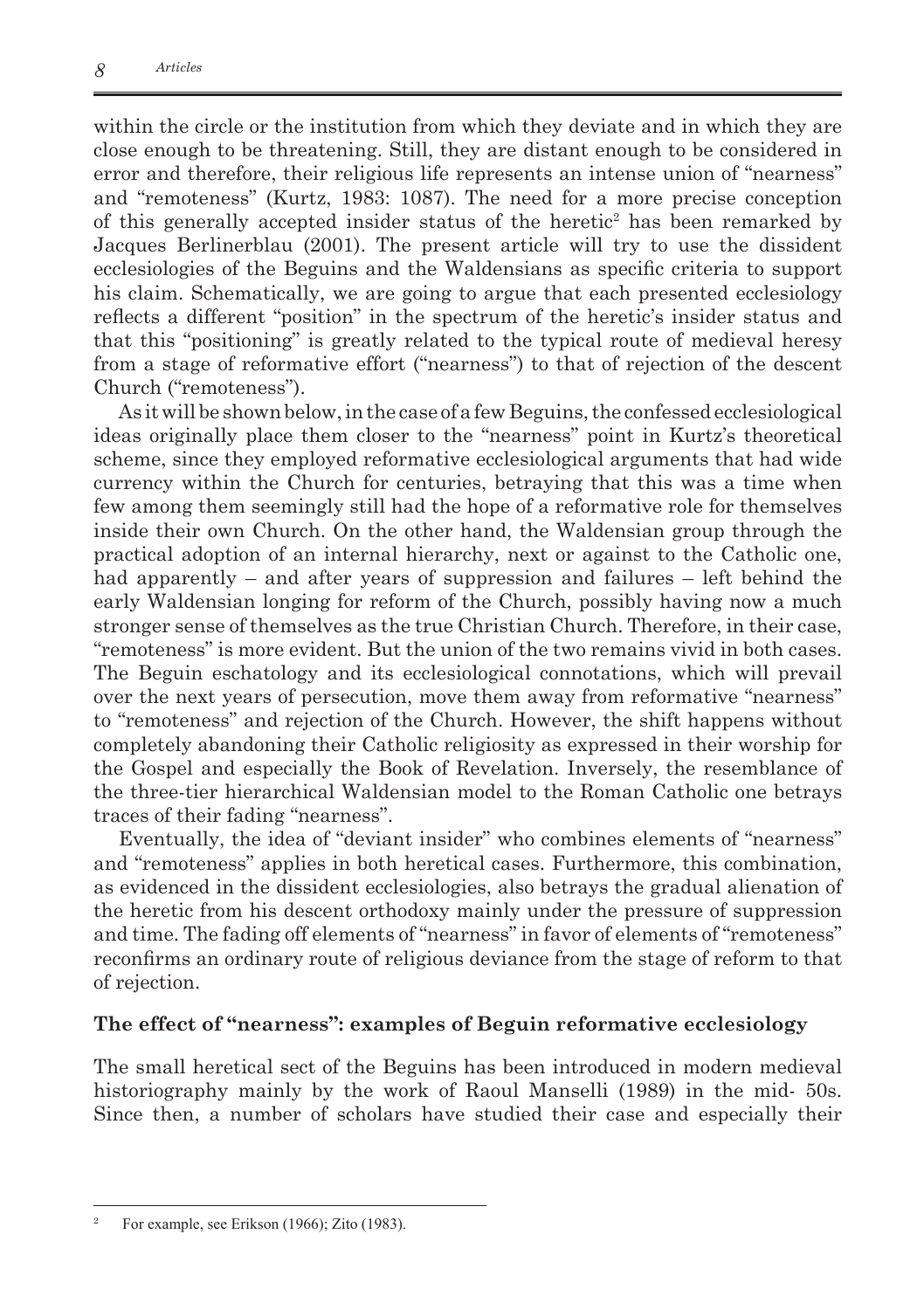eschatology.<sup>3</sup> The Beguins were laypeople, men and women alike, who are not to be confused, despite the common name,<sup>4</sup> with the more famous Beguines of Flanders and Germany. In their vast majority, they were members of the Third Order of St. Francis in the south of France and at the same time outspoken followers of Peter John Olivi's theology (Biget, 1999: 282-285). Olivi, in his turn, was an influential Spiritual Franciscan friar who had died in 1298 and was infamous for his doctrine of the "usus pauper", especially as it was later integrated in the Joachimite eschatological program of his last treatise, *Lectura Super Apocalypsim*. This work was banned by the leaders of the Order and eventually by papacy itself in 1326 but was worshipped by the Beguins as a divinely expression of the Holy Spirit.<sup>5</sup>

The Beguins, who preferred to call themselves Poor Brethren of Penitence, were discovered during the inquisitorial procedures that took place in Languedoc following the execution of four recalcitrant Spiritual Franciscans in Marseille in 1318 who had defied the papal bull *Quorumdam exigit* of the previous year. For almost a decade from this point, the inquisition, especially the ones of Toulouse and Carcassonne, prosecuted a number of cases and commanded the execution of almost one hundred Beguins in various places in the south of France (Burnham, 2008: 189-193).

The fundamental primary sources are volumes 27 and 28 of the *Collection Doat* in Bibliotheque Nationale de France together with the *Liber Sententiarum Inquisitionis Tholosanae.*<sup>6</sup> The two *Doat* volumes are related to the Dominican Inquisition of Carcassonne covering the years 1323 to 1329, while the *Liber Sententiarum* was composed by the Dominican inquisitor of Toulouse, Bernard Gui, and contains data from his long-lasting inquisitorial career from 1307 to 1323. Next to these, Gui's *Practica Inquisitionis Hereticae Pravitatis*<sup>7</sup> must be mentioned, since – written at the end of his inquisitorial career – it contains some of his most perspicuous conclusions. After all, Gui was the first inquisitor to record Beguin cases and it is in his work that the Beguin ecclesiology makes its first appearance. On the contrary, the *Doat* volumes offer very little on the subject, despite the inclusion of almost seventy Beguin cases.

The nineteen Beguins who were included in *Liber Sententiarum* in general confessed the typical millenarian and evangelical tenets that described the small

<sup>3</sup> A thorough introduction to the Beguin case and their beliefs concerning Franciscan poverty and eschatological millenarianism must include Manselli (1989: 122-212), Burr (2003: 213-237) and Burnham (2008).

<sup>4</sup> The etymology of the words *beguinus* and *beguina* has been the subject of a long debate and quite a few hypotheses have been cited. Of the most convincing is that of the Flemish philologist Maurits Gysseling, who suggested the derivation from the Indo-European root *begg*-, that meant someone who was speaking indistinctly as when reciting prayers. So, it might have originally stood for a person involved in private prayer, albeit incomprehensible or even hypocritical. In any case, the terms ended up having clear pejorative connotations and as such were widely used by the inquisitors – and not only – in order to describe a variety of dissenting phenomena both in northern and in southern Europe. See, Simons, (2001: 121-123).

<sup>&</sup>lt;sup>5</sup> In the last three decades, a large number of studies have been published enriching our knowledge concerning the prolific Franciscan. Two of the most up to date collective volumes are Boureau & Piron (1999) and König-Pralong et al. (2010). The works of Burr (1976; 1989) are fundamental.

<sup>6</sup> The *Liber Sententiarum* (London, BL, Ms. Add. 4697) has been edited by Philipp van Limborch (1692) and hereafter will be referred to as *Liber Sententiarum*. Specifically, for its Beguin cases, see Given (2003).

<sup>7</sup> *Practica Inquisitionis* has been edited by Celestine Douais (1886) and hereafter will be referred to as *Practica Inquisitionis.* Also see, Pales-Gobilliard (1981); Hill (2019: 30-45).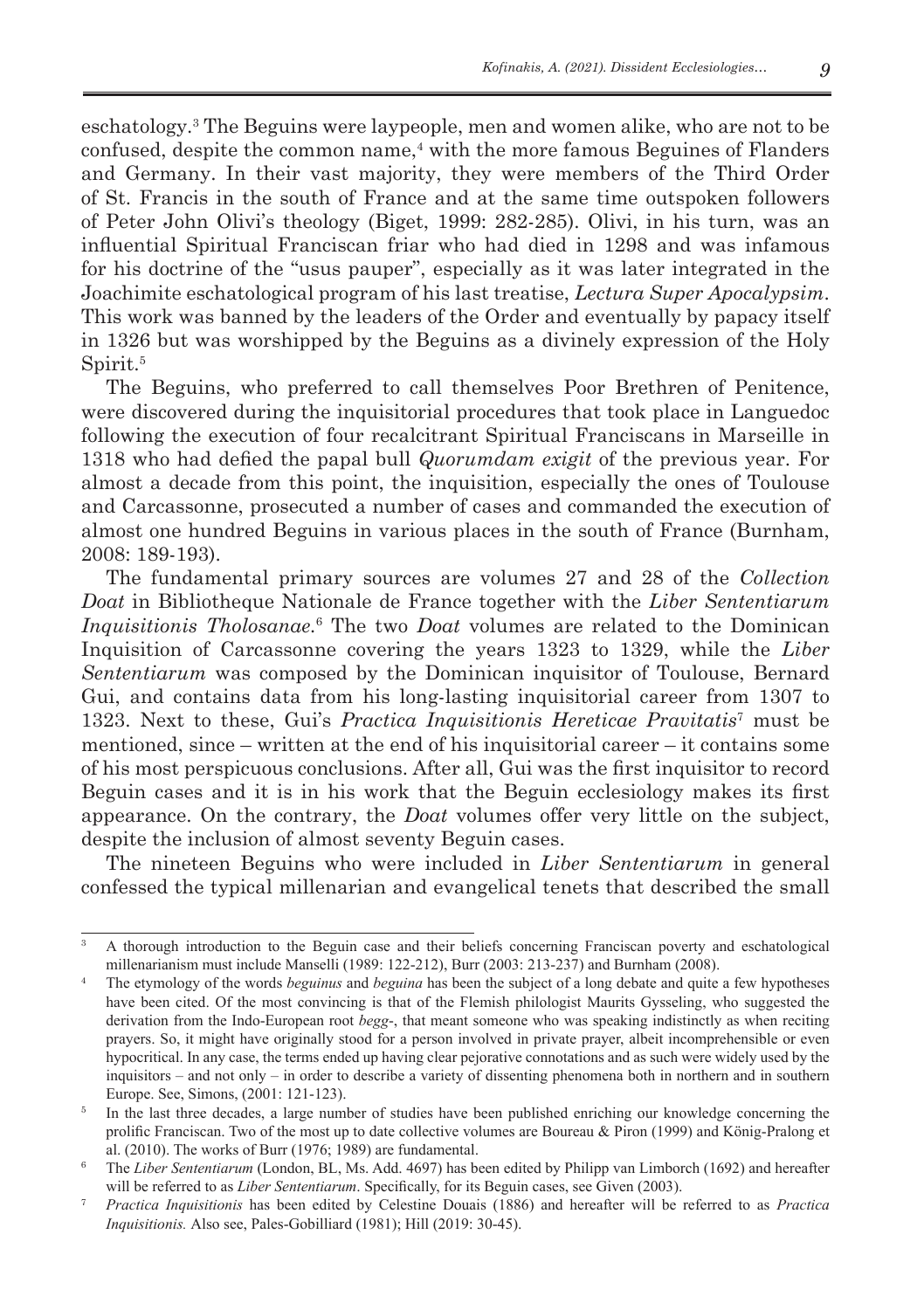heretical sect. In brief, they rejected the authority of Pope John XXII because of his decrees against Spiritual Franciscans,<sup>8</sup> and being prone to the Olivian eschatology of *Lectura* they used it to identify John XXII as the Mystical Antichrist who was persecuting the faithful. But next to their millenarian dreams, a small number of them also confessed ecclesiological points that they recollected from the Spiritual Franciscans' sermons which they had heard mainly in the convent of Narbonne questioning John's XXII power to alter previous papal or conciliar decisions. These inflammatory sermons were the outcome of a long history of dissent which had begun as an internal dispute between the Conventual and the Spiritual Franciscans, escalated with pope John's XXII intervention and led to the Spirituals' declaration as heretics.

Without going into exhausting details of the well-known internal Franciscan conflict, we should mention two milestones that will greatly affect the course of events. The first one is the issue of *Exiit qui Seminat* in August 1279 by pope Nicholas III, which probably remains the best-known papal clarification of the Franciscan Rule. Its importance lay in the fact that it gave official sanction to the Franciscan doctrine of the absolute poverty of Christ and the Apostles, aiming to settle once and for all the disputes around it. It's the same exact bull that pope John XXII will later try to revise, causing the reaction of the Spirituals and their lay supporters of the Third Order. Among the latter, some had already been labelled as Beguins in the Provincial Council of Beziers in 1299, where the term had been used in order to describe tertiaries who propagated into their conventicles the imminence of the coming of Antichrist.<sup>9</sup>

The second milestone is the Clementine settlement at the Council of Vienne in 1312. There were discussed, among other crucial issues, the proper observance of *Exiit qui Seminat* within the order along with Olivi's own orthodoxy. In the bulls of 1312, *Exivi de Paradiso* and *Fidei Catholicae Fundamento* respectively, Clement tried unsuccessfully to compromise the two sides on both issues, while his decisions on Olivi resulted in further misunderstandings.

With the election of Pope John XXII in 1316, accusations against the Spirituals made their appearance once more and in late 1317 John XXII decided to summon by name to Avignon sixty-two Spirituals from the convents of Narbonne and Beziers. The Spirituals who arrived at the papal court faced a predetermined John XXII, who in less than four months issued three consecutive bulls, *Quorumdam exigit*, *Sancta Romana*, and *Gloriosam Ecclesiam,* leading to the condemnation of the southern French Spiritual Franciscans, while on May 6, 1318 in Marseille, Michael Monachus, the Franciscan inquisitor of Provence, condemned four Spirituals who persistently denied to obey the papal decrees to death as heretics. At the end of the inquisitorial sentence, Michael Monachus stated that the *poisonous fountain* of the heresy was the doctrine of Peter John Olivi (Mansi, 1761: 254). His writings

<sup>&</sup>lt;sup>8</sup> For John's XXII actions against Spiritual Franciscans, see Nold (2007: 140-177).

<sup>9</sup> "Quam plures utriusque sexus ad novae superstitionis cultum pertracti fuerunt, Beguini seu Beguinae vulgariter appellati, qui conventualia prohibita facientes", (Mansi, 1780: 1216)*.* However, in a letter of 1295, Olivi himself had already used the verb *inbeguiniri* to express the fears of Charles II, King of Naples, regarding the relationship between the Spiritual theologian and Charles' three captive sons in Catalonia. "Nam et michi a fide digno aliquo dictum fuit, quod eciam dominus pater vester timuerat vos inbeguiniri seu ut proprius loquar in divinis infatuari per eloquia oris mei". (Ehrle, 1887: 539).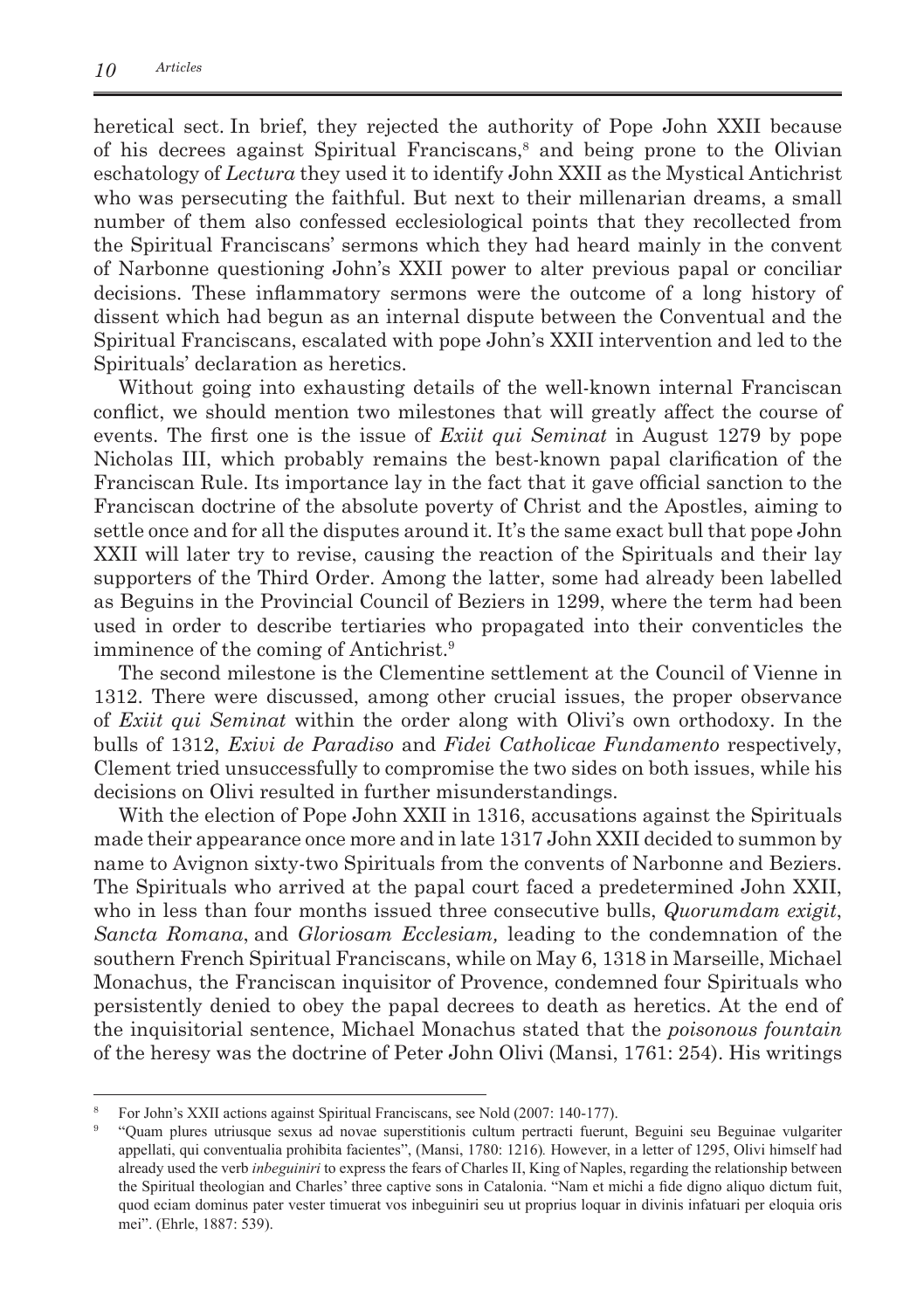were condemned and burned by his own Order. In addition, sometime during the same year, the body of Olivi was removed from his tomb and disposed somewhere secretly, while the tomb itself was ruined. From this point onwards, the Holy Inquisition took over to discover the rest of the dissenters in Languedoc, friars and laypeople alike.<sup>10</sup>

However, the recalcitrant friars continued in their sermons, at least for a bit longer, to propagate their criticism of Pope John XXII. The Beguin ecclesiological ideas that were confessed in front of Bernard Gui were in truth recollections from these sermons that were mainly held in Narbonne, as it is clearly indicated by phrases such as "*ut dixit, audivit predicari in Narbona per fratres Minores* or *Item dixit quod audivit a quibusdam de dictis fratribus ordinis Minorum vocatis Spiritualibus* or *Dixit etiam se audivisse in sermonibus factis per fratres Minores de Narbona*" (*Liber Sententiarum*, 325-329).

Consequently, it was under the Spirituals' influence, determined as they were to protect the favourable for their cause *Exiit qui seminat* of 1279, that the lay Beguins became interested in ecclesiological theories that questioned Pope John's XXII jurisdiction to revise older ecclesiastical decisions on his own and acknowledged a higher source of authority inside the Church.

For example, Petrus Tort, $11$  a literate cutler and tertiary from Montréal, who was imprisoned in Carcassonne on July 1322, presented an ecclesiological theory which he had heard in Narbonne and he himself considered to be true, reminiscent of later conciliarism<sup>12</sup> since it declared that the Pope could not by himself alone revoke or go against any decision made in a general Council. That was possible only in cooperation with the latter since the Council had never erred in matters of faith in the past. In any other occasion, the papal decisions were to be considered null and void.13 The Beguins, Petrus Moresii and Matheus Terreni, who were both immured in Carcassonne on July 1322, apparently also agreed.14 Another Beguin, Bernardus de Na Jacma, from the small town of Belpech, who was imprisoned and finally executed in Toulouse in 1323, further corroborated Tort's thinking by declaring that the Council of the Church could never err and that consequently pope John XXII had erred by condemning the Olivian doctrine, which according to them had been approved in the Council of Vienne in 1312.15

The Beguin, Petrus Gastaudi, a notary's son from Belpech, who was immured in Toulouse on July 1322, speculated on the same subject but reached a different conclusion. According to his confession, in the case of a heretical pope, the authority

<sup>&</sup>lt;sup>10</sup> For a thorough description of the Spiritual Franciscan struggle, see Burr (2002: 159-212), and Lambert (1998: 14-156).

<sup>&</sup>lt;sup>11</sup> I will be using the Latin names of the heretics trying to avoid translation problems in modern English.

<sup>&</sup>lt;sup>12</sup> For the conciliar movement of the late fourteenth and early fifteenth centuries, see Black (2005).<br><sup>13</sup>  $H_{1}$  dominus none not so non potent reveases alimid and esset statutum in consilia can

<sup>13</sup>"[…] dominus papa per se non poterat revocare aliquid quod esset statutum in concilio generali nec contrarium ordinare […] et si faceret dicta ordinacio sua vel statutum, nulla essent, set cum concilio generali poterat ordinare contrarium […] quia, ut dicebant non inveniabatur quod aliquod concilium erraverit" (*Liber Sententiarum*: 326).

<sup>14</sup> "Item credidit et credebat quod papa per seipsum vel etiam concilium generale posterius non possit condempnare vel etiam revocare doctrinam […] que in priori concilio generali fuerunt approbata vel etiam confirmata […] et si faceret constitucio vel statutum ejus nulla essent" (*Liber Sententiarum*: 306, 320-321).

<sup>15&</sup>quot;[ ...] dominus papa non posset condempnare vel reprobare doctrinam dicti fratris P. Johannis [...] fuisset aprobata in concilio Viennensi, et credebat quod concilium errare non posset" (*Liber Sententiarum*: 308). As already mentioned above, the Council of Vienne neither condemned nor sanctioned the Olivian writings, at least explicitly. A point that created further dissent inside the Order (Burr, 2003: 137-158).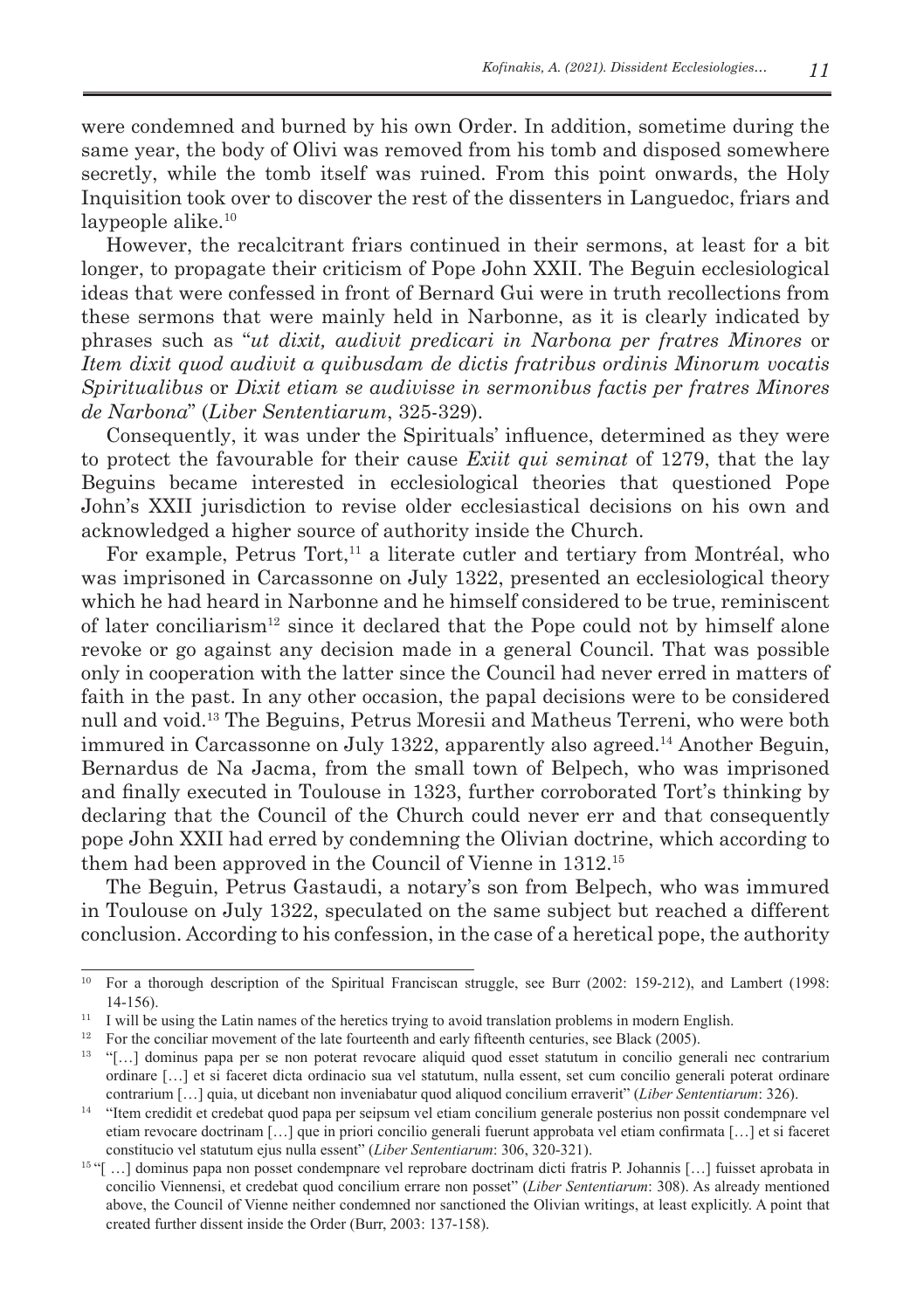in charge of deposing the head of the Church was the College of the Cardinals. Gastaudi declared that the College of Cardinals could act against a pope whose previous erroneous decisions had stripped him of the power of binding and loosing or of conferring the sacraments. In that case the Holy See was to be considered vacant and unless the Pope was willing to annul his previous decisions and publicly repent, then, canonically, the cardinals had the power to depose him and elect a new one.<sup>16</sup>

Next to the self-evident influence of the Spirituals of the convent of Narbonne, the confession of Petrus Gastaudi further reconfirms the Olivian intellectual background of the small sect which apparently was not limited to eschatology and the doctrine of 'usus pauper' but also extended into ecclesiological ideas. Olivi was a truly prolific writer who had composed biblical commentaries, theological *quodlibeta*, scholastic treatises and even an exposition on economics (Flood, 2000; Piron, 2020). One of the most important Olivian writings for alternative ecclesiology was *Quaestiones de perfectione evangelica* that included a group of seventeen questions written in different times.<sup>17</sup>

More specifically, in question number thirteen Olivi had tried to depict the perfect administrative structure of the Church. He combined Aristotelian elements with the canonical corporate theory that recognized head (*caput*) and members (*membra*) in corporations (*universitates*) (Bartoli, 1999: 190). This Olivian synthesis offered an ecclesiological model reminiscent of Hostiensis (Pennington, 2005: 424- 453; Tierney, 1968: 149-153) that acknowledged a special role in the College of the Cardinals, as the true expression of the faithful's congregation. According to Olivi, it was the Cardinals who secured the unhindered continuity of the Church in cases of papal irregularities through the privilege to elect by their own a new head of the Church or to summon the Council for the exact same purpose,  $18$  just as the Beguin Petrus Gastaudi had confessed to Gui.

The Olivian ecclesiological points of *Quaestiones* may be spotted in other parts of the Beguin confessions as well. Specifically, three Beguins explicitly invoked two of the four criteria that Olivi had set in question number fourteen of *Quaestiones*, where he discussed the limitations of ecclesiastical and papal power. The first concerned the incapability of its use for destruction and the second the impossibility of its diminution.19 More specifically, the Olivian principles were confessed by Petrus Tort and Mattheus Terreni, who were mentioned above for their peculiar conciliar ideas, as well by Maria de Serra.<sup>20</sup> Furthermore, Petrus

<sup>16</sup>"[…] et extunc vacavit papatus, et nisi predictus papa desisteret a predictis aut revocaret ea canonice requisitus, cardinales poterant ad eleccionem alterius pape procedere" (*Liber Sententiarum*: 323-324).

<sup>&</sup>lt;sup>17</sup> The number and order of the questions varies in different manuscripts, and it is difficult to say which arrangement represents Olivi's final redaction (Burr, 1989: 43).

<sup>&</sup>lt;sup>18</sup> "Qua ratione collegium cardinalium quo ad quid participat vim superioris in substituendo papam [...] in hoc iudicio haberent quo ad quid rationem superioris" (Bartoli, 1999: 190).

<sup>&</sup>lt;sup>19</sup> The other two were 1) its constant dependence upon Christ's power and therefore its subjection to divine law and 2) its inability to extend to areas – such as the evangelical vows – in which God wished men to freely follow their will. Olivian ideas on human freedom influenced his interpretation of religious practice as well of human agency and greatly shaped his politically loaded ecclesiological theories that were mainly developed in *Quaestiones*. In general, Olivi argued in favour of the freedom of human will in every internal and external human action therefore in political relations too (Pasnau, 1999; Toivanen, 2016).

<sup>&</sup>lt;sup>20</sup> "potestas pape est ad constitucionem et non ad destruccionem [...] potestas papalis non erat ad destruccionem sed at edificacionem[…] potestas papalis erat ordinate ad augmentum et profectum virtutuum et non ad diminucionem vel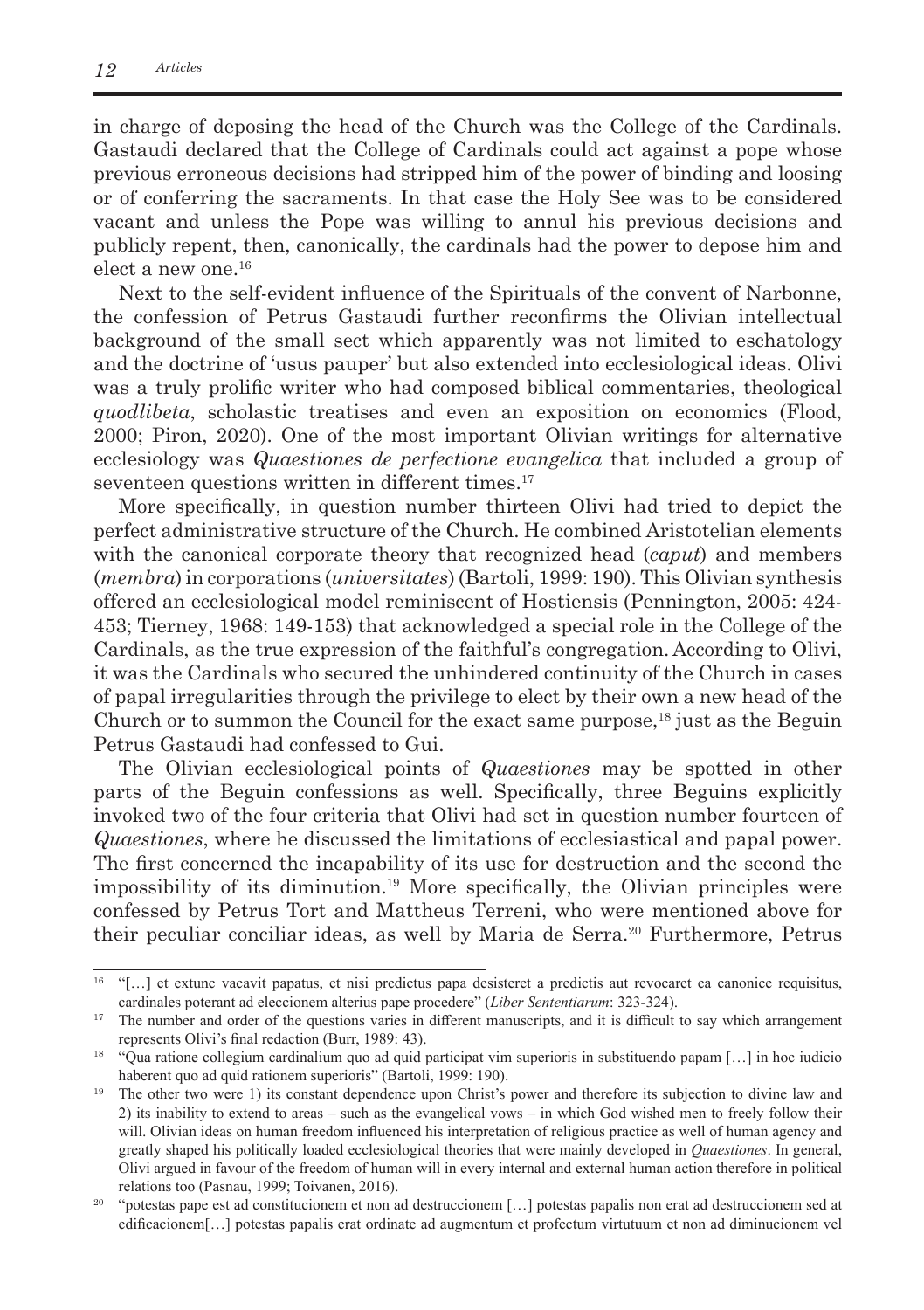Moresii argued in favour of lawful resistance against an unlawful ecclesiastical authority whose decisions were violating its divine mission, $^{21}$  strongly reminiscent of the lawful resistance of the faithful that Olivi had analysed in questions number eleven and twelve of the same work and which were also preoccupied with the matter of obedience to an arbitrary ecclesiastical power (Burr, 1989: 184-185).

The knowledge of Olivian ecclesiological ideas among the Beguins is further proved in the case of his doctrine of papal infallibility. It has been argued in the past, mainly by Brian Tierney, that Olivi was the first theologian to actually suggest this doctrine as a means to limit papal authority (Tierney, 1972: 93-130). Indeed, in question number twelve of *Quaestiones*, Olivi had argued that the true Pope could never err in matters of faith in public and with persistence. Were he to fail in this, he could not be considered the true Pope but only a pope in name and appearance, whose deposition was legitimate since he was not acting as the unerring *regula fidei*. <sup>22</sup> The Beguin Raymundus de Buxo, who was executed in Toulouse in 1323, similarly declared that in contrast with the Holy See as office, which was unerring at all time, the Pope as individual could make wrong decisions and thus fall into heresy, acknowledging Pope's probable deficiency as an officer. 23

From the above analysis, it may be suggested that the lay Beguins, despite their vast illiteracy, managed to become transmitters of elaborated subversive ecclesiological arguments that they had heard in the Spirituals' sermons in Narbonne. These arguments circulated in the Catholic theological and canonical circles since at least the twelfth century (Pennington, 2005: 443-453; Watt,  $1957$ <sup>24</sup> and some Spirituals may had incidentally come across them during their theological training or even had deliberately looked for in their quest for delegitimization of the recent arbitrary papal decisions. Of course, the main source for these alternative ecclesiologies must had been, once more, the multifaceted work of the intellectual leader of Spiritual Franciscans in late thirteenth century (Congar, 1975). In fact, Olivi was unofficially venerated in Narbonne and his feast was celebrated with splendour on March 14 by the people and the clergy at his tomb in the local Franciscan convent (Burnham, 2008: 7).

After all, the Beguin confessions further witness the Spiritual Franciscans' Olivian intellectual background by the circulation among them of Olivian works, both in Latin and in Provençal editions.25 Parts of these works were read aloud in Beguin congregations, so as to overcome the majority's illiteracy. Many copies were actually specifically created for them in various scriptoria of lay Spiritual

defectum" (*Liber Sententiarum*: 320-326).

<sup>&</sup>lt;sup>21</sup> "credidit quod dominus papa faciendo hoc peccavit et fecit contra Evangelium Christi [...] decretalis super hoc facta injusta est et iniqua […] non debent nec tenentur eidem pape in hoc obedire" (*Liber Sententiarum*: 304).

 $22$  "[...], aut quod papa existens verus papa et verum capud ecclesie non potest errare; et talis impossibilitas est secundum quid, et de hac clarum est quod nec papa nec sedes romana potest in fide pertinaciter errare […] habet potestatem benedicendi et maledicendi in ecclesia, quia omnis fidelis maior est eo " (Tierney, 1985: 321-322).

<sup>&</sup>lt;sup>23</sup> "ipse Raymundus credidit quod dominus papa in quantum est quidam homo singularis erravit et factus fuit hereticus, set quia potestas papalis errare non potest […] dictam constitucionem non fecit potestate papali a Deo […] set propria malicia voluntatis" (*Liber Sententiarum*: 300).

<sup>&</sup>lt;sup>24</sup> In a series of articles as well as in *Foundations of Conciliar Thought*, Brian Tierney was probably the first scholar who argued in favor of the early circulation in orthodox debate of alternative ecclesiologies based on canon law. See Tierney (1951; 1954; 1968).

<sup>25</sup> See for example the confession of Bernarda de Antusano or that of Petrus Gastaudi (*Liber Sententiarum*: 313-314, 323-325).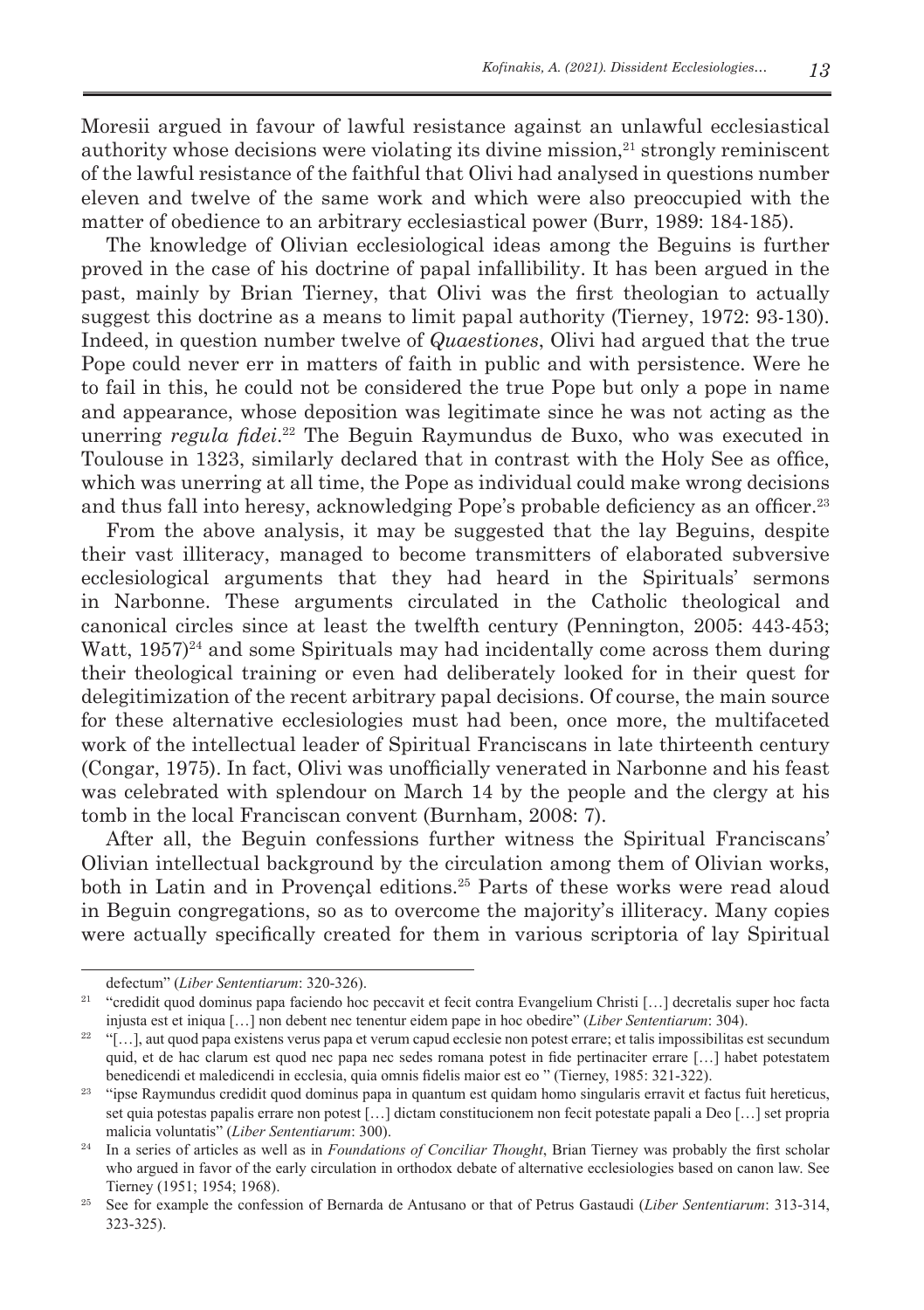supporters, such as Arnaud de Villanova, offering one of the earliest incidences in western Europe of using vernacular propaganda for the support of religious dissent and resistance, as R. Lerner has proposed (Lerner, 1996: 186). It must be added that these works had reached the Beguin communities through the relentless actions of individuals, like Petrus Trencavel,<sup>26</sup> who was overseeing a clandestine literary exchange network (Burnham, 2008: 161-177).

Naturally, it is not necessary that Olivi was the only ecclesiological source for the Spirituals and the Beguins. In fact, as Sylvain Piron has showed, the Beguins had knowledge of other Spiritual Franciscan works as well, as for example the radical *Postilla super Danielem* of Barthelemy Sicard (Piron, 2003: 80-85). This variety of sources may also be assumed from the confessed conciliarism of the literate Petrus Tort and of others. Although it is very difficult to trace the sources for these premature conciliar ideas it is quite certain that they were not of Olivian origin, since Olivi had not been preoccupied with Council's role in his writings. A suggestion would be the possible knowledge of the writings of William Durant the Younger, who had presented in the Council of Vienne a coherent program of conciliar reform (Fasolt, 1997; 2002) and at which Council Spirituals from Narbonne took part in order to defend the Olivian orthodoxy. But this is just wild speculation that has no further evidence (at least for the time being!).

The source-critical problem of the inquisitorial records along with inquisitors' tendency to produce their own made-up truths constructing "confessing subjects" (Arnold, 2001: 74-110; Biller, 2006: 5-9) forces us to raise the question of whether Gui himself actually dictated the above confessed ecclesiological arguments, in an effort to track down Olivian viewpoints in the laity. There is no easy answer to this question but we must always bear in mind that Gui is historiographically acknowledged as one of the most professional and veracious inquisitors whose attitude towards his suspects can perhaps best be defined as proper and circumscribed (Hill, 2019: 137). Furthermore, ecclesiological ideas are confessed by only six out of nineteen Beguins that Gui interrogated. The rest of them simply confessed their denial to comply with John's XXII *Quorumdam exigit*, just like the first four executed Spirituals in Marseille. So, the formulated inquisitorial question must had been related to the acceptance or rejection of the papal bull and not to elaborated Olivian ecclesiological ideas found on *Quaestiones* or elsewhere. After all, neither *Quaestiones* neither Olivi's ecclesiology had ever really been at the center of the persecution. On the contrary, *Lectura* and its eschatological millenarianism was the subversive Olivian background that Gui was interested to uncover as evidenced by the multitude of the relevant questions.

At this point we need to make two important remarks. The first one concerns the fact that the omnipresent Beguin eschatology is far more subversive than the confessed ecclesiology and as we shall briefly argue is towards this eschatology that the Beguins move – ecclesiologically too – with increasing intensity, proof of the typical heretical route from the stage of reforming "nearness" to that of

For his truly exceptional case also, see Troncarelli (1999).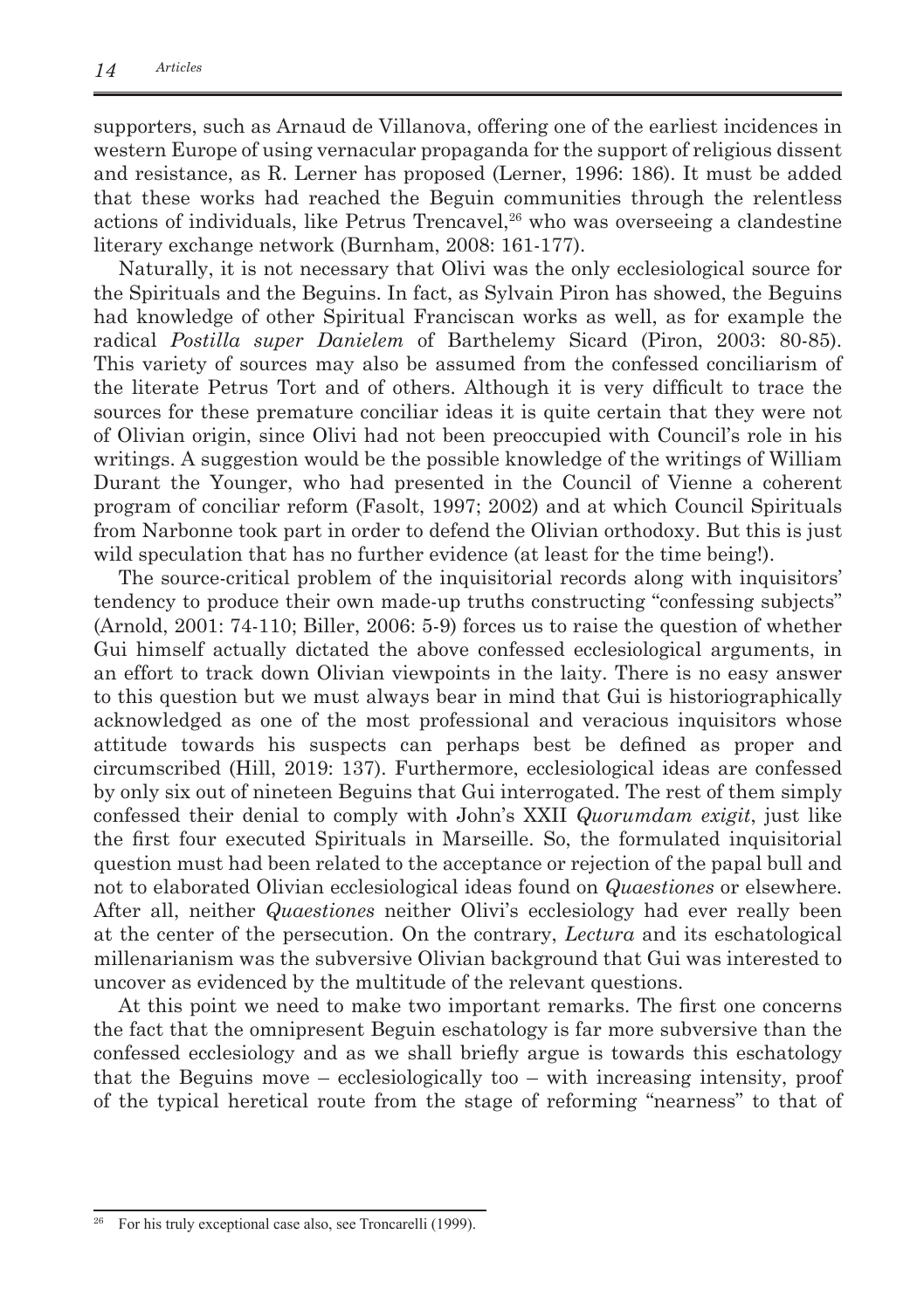"remoteness"; to that of rejection of the Carnal Roman Church and its replacement by the new Spiritual Church of the Age of the Holy Spirit.<sup>27</sup>

The second point concerns the number of Beguins that originally confessed these sparse ecclesiological ideas. As already mentioned, these were only six out of nineteen Beguins of *Liber*. If we take in mind the complete absence of ecclesiological issues in the seventy Beguin confessions of the later *Doat* records (for the years 1323 to 1329) then it seems right to strongly argue that in truth it was only a small group of Beguins who actually were interested in ecclesiological matters. This argument does not contradict the structure of heresy as we know it, since the Beguins were organized into heretical circles which communicated loosely with each other thus being able to develop particular views, either in subgroups or individually (Biget, 1999: 299-306). Thus, for example, Na Prous Boneta confessed extreme visionary ideas and Petrus Trencavel developed a relentless activism (Burnham, 2008: 140- 177), actions that did not characterize the rest of the sect. Therefore, it seems plausible to suggest the existence of a small group with reformative ecclesiological interests within the sect and under the influence of the Spirituals of Narbonne, while the fact that these interests seem to be completely abandoned in the course of the decade of persecution and suppression of heresy, strengthens our concluding argument regarding the typical heretical route.

Eventually, the six Beguins' ecclesiological interests, as recorded by Gui, reveal their original "nearness" to the Church according to Kurtz's sociological analysis, since the heretics coming literally from within the Church employed the "same language" as the parental group (Zito, 1983: 125), meaning ecclesiological ideas of a wide Catholic current, in order to express their dissent. In other words, Gui recorded a time when some – even few – Beguins still found themselves extremely near to the core of their descent Church and exactly because of this "nearness" their dissent ecclesiological ideas remind more of a reformative effort and less of a complete rejection.

On the other hand, and as the executed Beguins increased in numbers, victims of the Church's coercive power during the 1320s, whatever few such reformist voices might once existed, were abandoned in favor of the much more aggressive eschatology28 that gradually led to "remoteness" and rejection of their descent Catholic Church. This route is witnessed especially in the later *Doat* incidents,<sup>29</sup> with the omnipresent confessed idea of an imminent new Spiritual Church founded on the "viri Spirituales", meaning the persecuted Spiritual Franciscans, that would replace the Roman Carnal Church. Therefore, it seems that the Beguins moved quickly towards "remoteness" in only a decade of rough suppression by the coordinated action of the inquisitorial tribunals of Toulouse and Carcassonne.<sup>30</sup>

<sup>&</sup>lt;sup>27</sup> Both *Liber* and *Doat* volumes are full of eschatological references concerning the Carnal Roman Church and the Spiritual Church of the Third Age of the Holy Spirit that would be founded on the "viri spirituales", namely the disobedient Spirituals: "in fine secondi status ecclesie, qui durat usque Anti-Christum, fiet judicium de ecclesia carnali, quia persequitur vitam Christi in viris spiritualibus, qui volunt tenere paupertatem Christ secundum regulam sancti Francisci, et destructa ecclesia carnali, post mortem Anti-Christi erigetur ecclesia tercii status in viris spiritualibus" (*Liber Sententiarum*: 298).

<sup>&</sup>lt;sup>28</sup> For the subversiveness of medieval eschatology in general, see Cohn (2004).

<sup>29</sup>For the prominent eschatology in the *Doat* years, see Manselli (1989: 181-212).

<sup>&</sup>lt;sup>30</sup> James Given's quantitative studies converge in favor of the Beguins harsher punishment, at least from Gui, than their contemporaries Waldensians or even Cathars, see Given (2001: 67-71).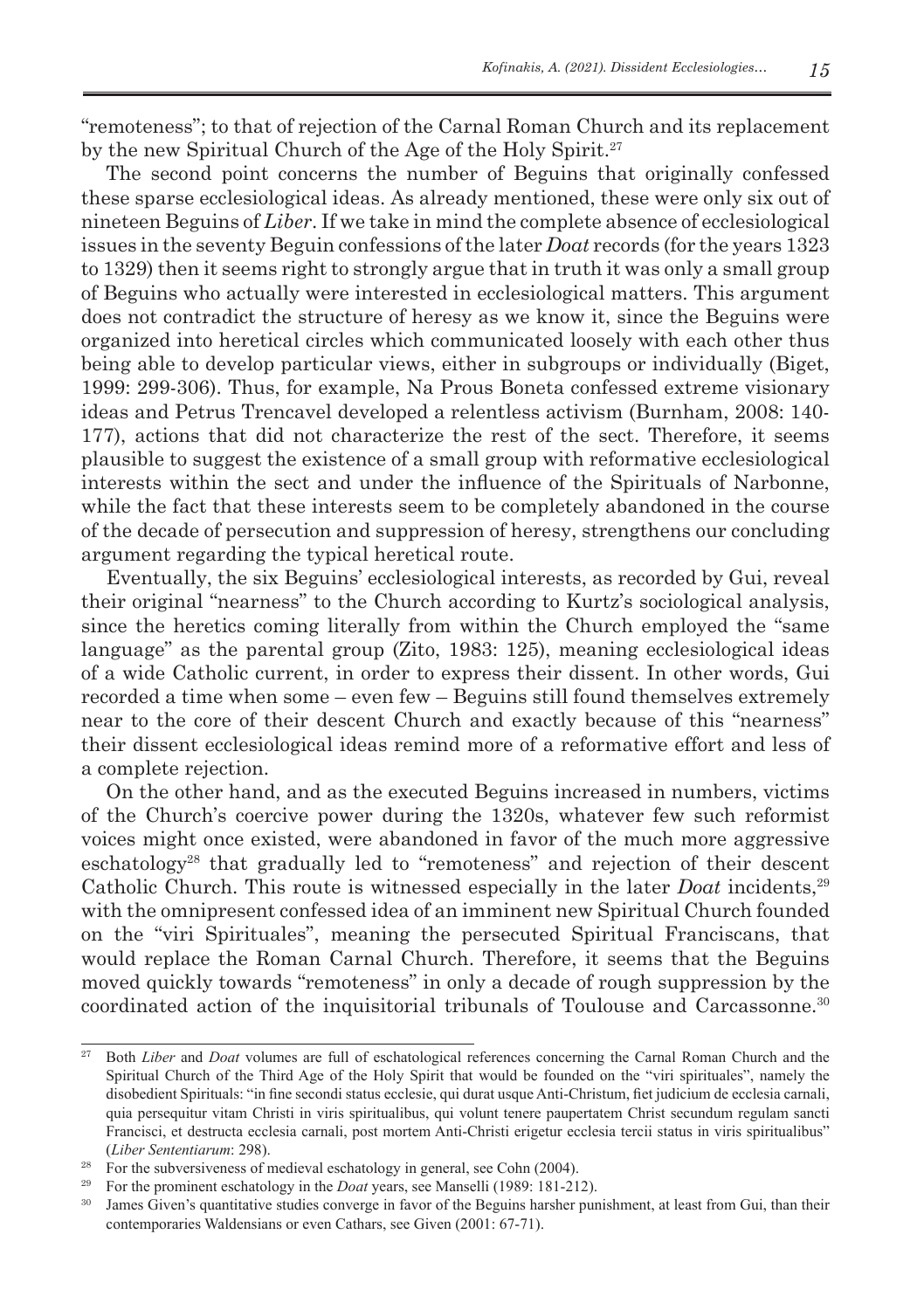Still, "nearness" remained in the eschatology that they used in order to attack the Church since it was heavily based on one of the most prominent books of medieval Catholicism, the Book of Revelation. In other words, and despite the fact of the abandonment of reformative ecclesiological ideas in later Beguin confessions, elements of "nearness" continued to exist, namely their eschatological origin, but they were now lagging behind the elements of "remoteness".

## **Distancing from orthodox embrace: the Waldensian "remoteness" of a new hierarchy**

Contrary to the Beguin confessions, those of a contemporary Waldensian group in Languedoc do not reveal ecclesiological theories with reformative features regarding the administration of the Church. However, four cases recorded by the bishop of Pamiers, Jacques Fournier, later pope Benedict XII, reveal the existence of an internal hierarchical organization which will be used as an example of dissident ecclesiology in practice. This hierarchy was also schematically recorded in Bernard Gui's *Practica Inquisitionis Heretice Pravitatis*, that was written around 1325.

More specifically, in the second chapter of the fifth part that was dedicated to the Poor of Lyons,<sup>31</sup> Gui observed that the French Waldensians had installed in the past a superior over themselves, whom they called *majoral* and whom all were bound to obey exactly just as all Catholics were obliged to obey the Pope. 32 He furthermore certified the existence of two distinct ranks within the sect: the *perfecti*<sup>33</sup> on the one hand and the *discipuli* together with the *credentes* on the other one. The former, after the successful completion of a novitiate were dedicated to a life of strict poverty as the true successors of the Apostles. They served as teachers and confessors of the faithful who were their disciples and they were further separated into three distinct orders, namely the diaconate, the priesthood and the episcopate, while according to Gui, they had claimed their own independent authority apart from the Roman Church.<sup>34</sup> Similar deductions had been also presented in his *Liber Sententiarum*, based on the confessions of Johannis de Vienna and his wife, Huguete, who both witnessed a Johannes Lotharingo as their superior *majoral* and to whom they owed obedience instead of the Roman Pope.35 The couple had been arrested in the summer of 1318 in Pamiers together with Raymundus de Sancta Fide or de la Costa, whose confession brings us to the famous inquisitorial

<sup>&</sup>lt;sup>31</sup> This is the name of the French Waldensians after the sect's division in the conference of Bergamo in early thirteenth century (Wakefield & Evans, 1991: 278-289). In general, the term *Waldensian* was coined by their persecutors and they themselves never used it. On the contrary, they distinguished themselves from other Christians by saying they were *Brothers*, *Poor of Christ* or *Poor of Lyons* (Audisio, 2003: 3).

<sup>&</sup>lt;sup>32</sup> "[...] Valdenses habent et constituunt sibi unum superiorem super se, quem vocant Majoralem suum, cui omnes tenentur obedire sicut omnes catholici sunt sub obedientia domini pape" (*Practica Inquisitionis*: 248).

<sup>&</sup>lt;sup>33</sup> Gui uses the term *perfecti* very few times, mentioning that the right term would be *Waldenses*: "Duo si quidem sunt genera secte ipsorum; quidam enim eorum sunt perfecti, et isti vocantur proprie Valdenses" (*Practica Inquisitionis*: 251). At another point he confirms that they themselves preferred to be called *Brothers* or *Poor of Christ*: "aut fraternitate illorum quos appellamus Valdenses seu Pauperes de Lugduno; ipsi autem inter se vocant se Fratres seu Pauperes Christi" (*Practica Inquisitionis*: 276).

<sup>&</sup>lt;sup>34</sup> "Item, tres esse ordines in sua ecclesia asserunt et fatentur, videlicet, dyachonum et presbiterum et episcopum, quorum et singulorum potestas ab eis solum dependet et non ab Ecclesia Romana" (*Practica Inquisitionis*: 247-248).

<sup>&</sup>lt;sup>35</sup> "Item credit et credidit magis esse obediendum predicto Johanni Lotharingo, majorali dicte secte Valdensium, quam domino pape" (*Liber Sententiarum*: 291).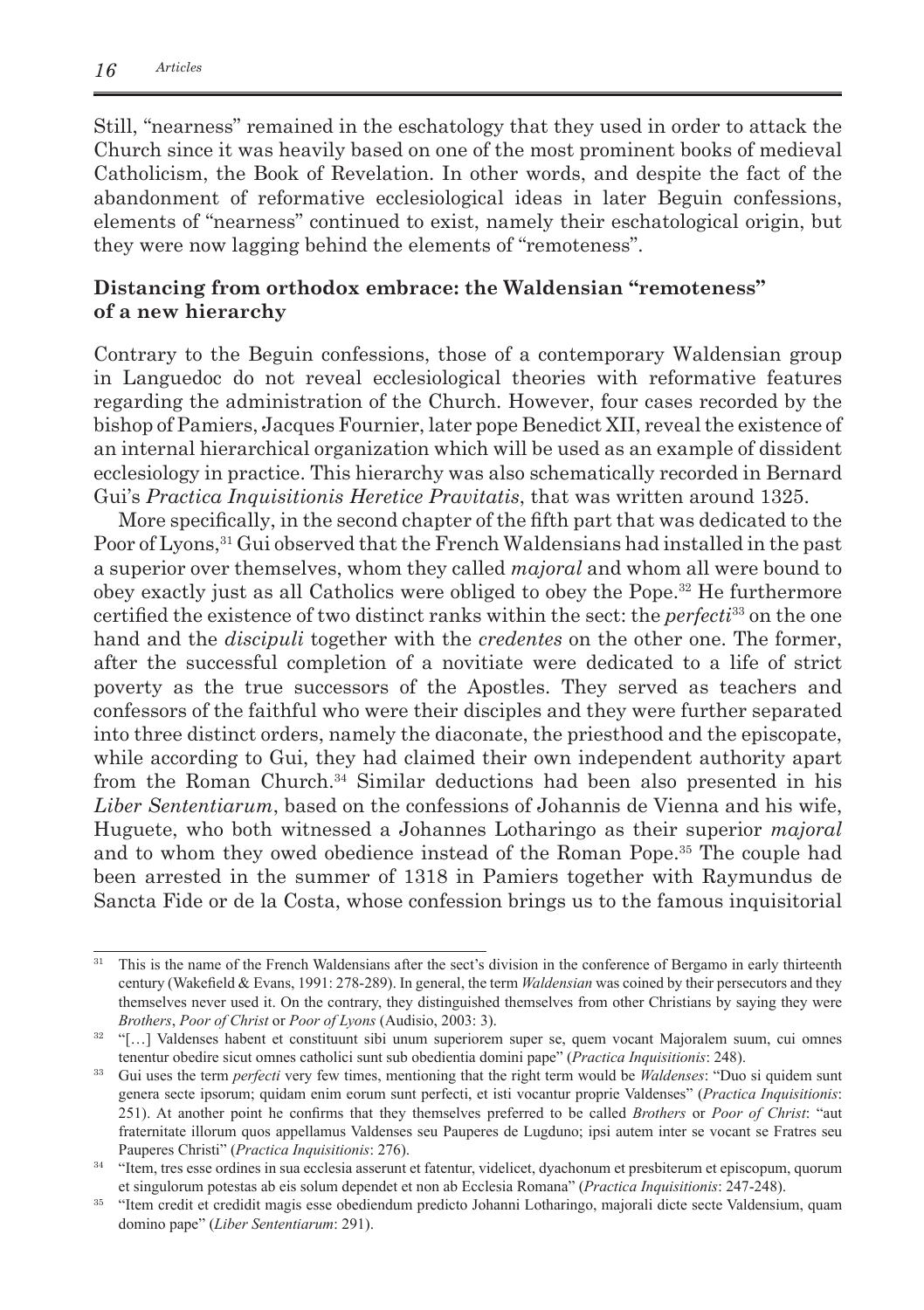record of Jacques Fournier.36 Of the four Waldensian cases in Fournier's *Register*, his is the most enlightening concerning the alleged Waldensian hierarchy.

Raymundus, a Waldensian deacon himself, in multiple confessions that he gave, until his execution in the spring of 1320 in Pamiers, verified Gui's above-described tri-partite hierarchy and further presented the Brothers'37 ceremonial ordination*,* that in general followed that of Mathias by the Apostles. Every Brother was to be unanimously elected by an assembly of other Brothers based on his wisdom, his theological knowledge and his general Christian conduct. After his election he was bound to obey both God and men. The ordination was confirmed by the laying-on of hands on the scriptural pattern<sup>38</sup> and the only difference between the three orders' ordinations came from the simple choice of whether one was being elected bishop, priest or deacon.

This tri-partite hierarchy of the sect was clearly described by Raymundus and equally clearly recorded by the inquisitor. But things get somewhat confusing when we reach the parts that concerned the alleged existence of a superior in the sect. This is greatly due to the indiscriminate use of the term *majoral* for both the description of the Waldensian bishops $39$  in general and the reference to an obviously higher authority inside the sect.

For example, Raymundus argued in various points of his confession that the *majoral's* authority was uncontested, deriving directly from God as true successor of the Apostles Peter and Paul. Also, that he had to live in strict poverty and constant wandering preaching as the perfect example of *vita apostolica;* features that each and every Waldensian bishop had to possess. On the other hand, there exist parts where the term *majoral* quite obviously refers to someone of a more unique identity. For example, when he confessed that the *majoral'*s authority was not restricted to a particular diocese and was limited only by the divine precepts. 40 In fact, there is one very particular passage where he explicitly declared the uniqueness of the *majoral* in the sect, <sup>41</sup> while at another one emphasized the

<sup>36</sup>The register of the famous from Emmanuel Le Roy Ladurie's *Montaillou* bishop of Pamiers can be found in manuscript Vat. Lat. 4030 (Vat. Lat. 4030 found on https://digi.vatlib.it/view/MSS\_Vat.lat.4030). The latin citations on this article are based on Jean Duvernoy's transcription (1965) and hereafter will be referred to as *Fournier Register* citing the folio's number slash Duvernoy's pages.

<sup>37</sup>Fournier, in contrast to Gui, never really used the term *perfecti* and usually referred to the Waldensian Brothers as *socii* whose *statum suum [...] vocatur Pauperes Christi* (*Fournier Register*: ff. 12° v./ 98). A curious exception, possibly a copier's error, is the use of the term for Huguette: "*Confessio Huguete uxoris Iohannis de Vienna heretice perfecte secte Valdensium seu Pauperum de Lugduno*" (*Fournier Register*: ff. 109<sup>o</sup> v./ 519). Also see Shahar (2001: 136, 138)

<sup>38</sup> "Tu es concorditer per fratres electus si Deo placet […] tandem precipitur ei quod obediat et servet hobedienciam quam promisit Deo et hominibus […] Et post electionem orantes super eum et imponentes manus super capud eius, ut acciperet Spiritum sanctum [...] quemadmodum apostoli fecerunt de Mathia" (Fournier Register: ff. 3° v./ 55-56).

<sup>&</sup>lt;sup>39</sup> "Item dixit sunt tres ordines in ecclesia, scilicet dyaconatus, presbiteratus, et episcopatus, et episcopus apud eos vocatur maioralis vel minister" (Fournier Register: ff.14° r./109).

<sup>40</sup>"Dixit quod eorum maior accepit potestatem suam quam habet immediate a Deo, quam sancti Petrus et Paulus […] Interrogatus super quibus et in quibus ipsi habent obedire suo maiorali, respondit quod in omnibus que sunt secundum Deum: primo Deo, deinde suo maiorali" (*Fournier Register*: ff. 6° r./64, ff. 7° v./74). "[...]eorum maior nullo modo posset tenere possessiones immobiles sine fractione voti paupertatis […] non habet potestatem in aliquo certo territorio, parochial vel diocese, sed ubique potest predicare et alia sacramenta ministrare sociis suis […]" (*Fournier Register*: ff. 7o r./72-74).

<sup>&</sup>lt;sup>41</sup> "[...] quod solum quod aliquis maioralis vivat, non potest ordinary alter maioralis in gradu pontificali nisi per dictum maioralem viventem" (Fournier Register: ff. 4° v./60).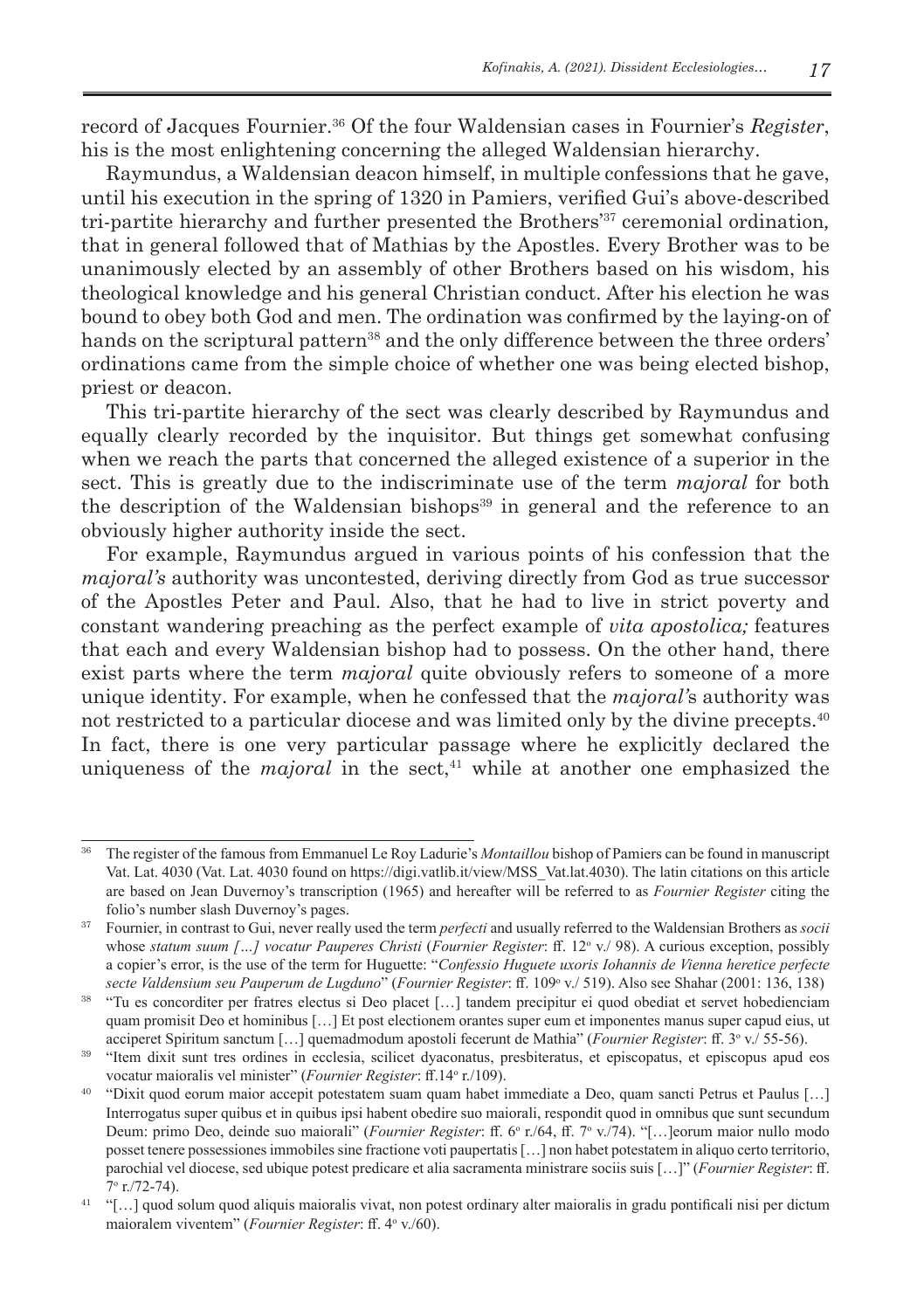overlapping reigns of two *majorales*, whom he also named. <sup>42</sup> Moreover, the use of the term *gradus pontificali*<sup>43</sup> seemingly reconfirms the deductions made by Gui in *Practica* concerning a Waldensian pope, reminiscent at the same time of the creation of a powerful successor or *pontifex* that had divided the first Waldensian community since the beginning of the thirteenth century at Bergamo's conference (Roach, 2005: 127).

The best support for the former hypothesis would be the passages where Raymundus compared his *majoral's* authority with that of the Pope. In brief, he argued that the Waldensian *majoral* was exempted from Pope's authority having his own independent and divinely sanctioned power that allowed him to organize a new Church, true to the teachings of the Bible. In another point, he even stated that this Waldensian *majoral* had actually sought papal recognition in the past and it was only after the latter's decision to persecute the Waldensians that he decided to claim his own independent authority. Eventually, and after some back and forth – indications of the troubled confessing subject or deliberate ambiguities –, Raymundus asserted that in the case of a disagreement between the two the Waldensian faithful owed higher obedience to his *majoral* rather to the Pope.<sup>44</sup>

Raymundus' confession, as recorded by Fournier, further contradicts Bernard Gui's conclusions concerning the regular holding of Waldensian councils. According to Gui, the French Waldensians held annual general chapters, seated at one of the more important Waldensian communities, during which the alleged superior was informed on a variety of issues concerning the sect's administration and activities, such as preaching missions, collection of alms and even yearly receipts and expenditures.45 On the other hand, Raymundus stated that the *majoral* had no obligation to call a chapter or a meeting of the sect but that he could simply let his companions knew his will, usually by traveling to them.<sup>46</sup>

Raymundus' confession and its implications for the history of Waldensianism have been thoroughly discussed in modern historiography <sup>47</sup> especially after the work of Grado Giovanni Merlo that questioned the coherence of Waldensianism in favour of *Waldensianisms* in plural. In addition, as with the Beguins, here too we must ask ourselves for the possibility of inquisitorial construction or false and

<sup>&</sup>lt;sup>42</sup> "Et post mortem Iohannis, ipse vidit Christianum, qui fuit minister maior post Iohannem, licet vivente Iohanne dictus Christianus esset ordinatus in ordine maiorali" (Fournier Register: ff. 12° v./100).

<sup>&</sup>lt;sup>43</sup> "[...] consistit in tribus ordinibus, scilicet episcopatus, presbiteratus et dyaconatus, sine eo qui debet habere ordinem maioralem, qui est gradus pontificalis" (Fournier Register: ff. 4° v./56).

<sup>&</sup>lt;sup>44</sup> "[...] respondit quod id circo obediret maiori suo in isto articulo, et non domino Pape, quia est suo maiorali astrictus per obedienciam et non domino Pape. […] Item dixit quod eorum maior accipit inmediate potestatem a Deo et iurisdictionem, et non a domino Papa […] et propter hoc est exemptus a iurisdictione domini Pape, et non tenetur ei obedire […] si contrarium declararet dominus Papa et eorum maior, sequeretur declaracionem sui maioris et non domini Pape" (*Fournier Register*: ff. 8° v./79, ff. 18° r./108). "[...] respondit quod pro tanto eorum maior non vult obedire domino Pape, quia dominus Papa dicit purgatorium esse et licitum esse iurare, que eorum maior negat, et etiam quia dominus Papa non permitteret quod teneret viam paupertatis quam elegit tenere ipse et sui, ut credit" (*Fournier Register*: ff. 9<sup>o</sup> v./85).

<sup>45</sup>"Item, singulis annis tenent aut celebrant unum vel duo capitula generalia in aliqua sollempni villa occulte quantum possunt […] et in illis capitulis major omnium ordinat et disponit […] et audit et recipit rationem de collectis et de expensis factis" (*Practica Inquisitionis*: 249).

<sup>46</sup>"Interrogatus si dictus maior aliquando congregat capitulum, in quo socii congregentur, dixti quod non, sed, ut dixit, minister notiicat sociis voluntatem suam" (*Fournier Register*, ff. 12° v./100).

<sup>&</sup>lt;sup>47</sup> The secondary bibliography for the Waldensian movement is vast and covers a variety of issues. See for example, Merlo (1984; 1991), Biller (2001), Audisio (2003).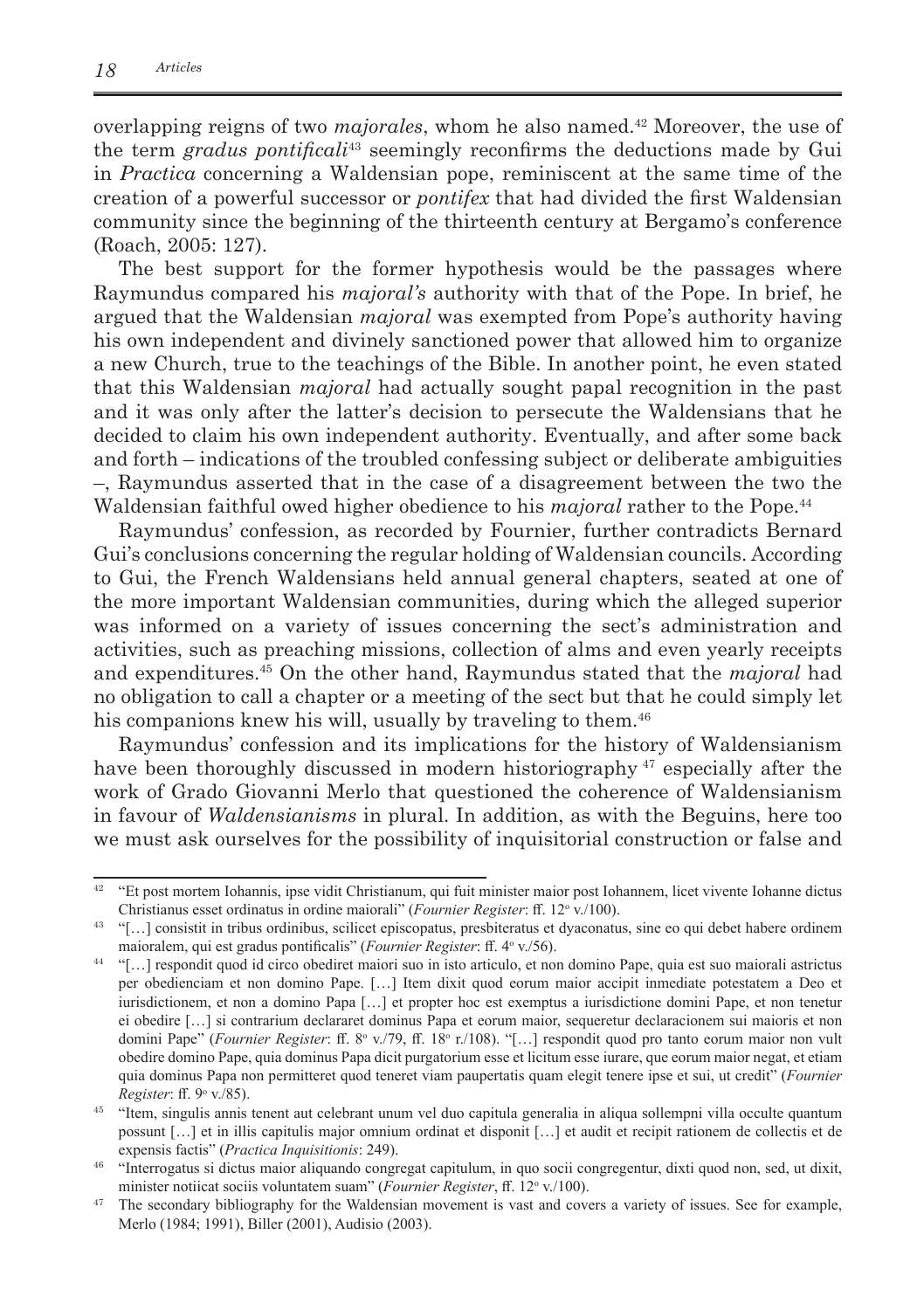incorrect labelling, as has been suggested by Yves Dossat in other cases where the so-called Waldensians might actually had been Poor Catholics (Dossat, 1967: 214-216). However, Fournier, just like Guy, was also characterized for his veracity and professionalism and despite the above issues which instruct us to be extremely careful in our interpretations concerning Waldensian cases in early fourteenth century Languedoc, the Waldensian complexion of the particular heretical group seems to be undoubted. After all, Raymundus confessed the basic binary structure of medieval Waldensianism between Brothers who took religious vows and lived in secrecy and their followers who lived within the Catholic Church while they secretly received Waldensian instruction. However, the chances of inquisitorial predisposition do truly exist in the case of the alleged superior *majoral*; a point where Fournier might have been prejudiced by Guy's descriptions, which in their turn were considerably based on earlier works such as Stephen of Bourbon and *De inquisitione hereticorum* (Wakefield & Evans, 1991: 374). However, despite this issue of leadership, the existence of a hierarchically organized sect that was moving further and further away from the Roman Church is undeniable. In fact, Raymundus even claimed that the Papal Church had to follow the model of their own Waldensian Church in order to recover its lost apostolicity.48

This adopted hierarchical model is an example of ecclesiology in practice that places the under-study Waldensian group to the "remoteness" area of Kurtz's "deviant insider". Raymond and his affiliates did not express ecclesiological theories concerning the Roman Church but were occupied with the ecclesiological construction of their own organization. In contrast to the six Beguins that Gui recorded, they were not interested in issues of the Catholic administration and apparently, they no longer wished to reform the Catholic Church, abandoning one of the main goals of Peter Valdes himself.

If anything, the hierarchy that Raymundus confessed proves that they eventually chose independence and further distancing and "remoteness". Still, the ecclesiological model which they adopted indicates their enduring – although fading – "nearness" to the Church, since it was heavily inspired by the prevailing Catholic one, imitating its basic principle of the three holy orders. Moreover, they seemingly continued to accept a number of Catholic sacraments,49 a crucial detail that additionally defuses the older arguments of Gordon Leff and Scott H. Hendrix who suggested a more thoroughgoing abandonment of Catholicism (Hendrix, 1976: 352; Leff, 1967: 75). In sum, despite the adoption of their own independent hierarchy which underscores the rejection of the established Church's clerical hierarchy and thus their further distancing from its embrace, they still maintained elements of "nearness".

Eventually, and in contrast to the confessed ecclesiological theories that place the six Beguins closer to the "nearness" point of the "deviant insider", the uncovering of a separate hierarchy puts the particular Waldensians closer to the "remoteness" point of the spectrum. The basic reason for this "remoteness" must

<sup>48</sup>"si romana Ecclesia reverteretur ad fidem et statum Ecclesie eorum in omnibus et per omnia, tunc ipsa esset ecclesia quam Christus elegit et quam Apostolus in dicta auctoritate describit" (*Fournier Register*: ff. 10° r/86).

<sup>49</sup>"ipse et alii qui sunt de statu suo credunt et dicunt quod episcopi subiecti romane Ecclesie ordinantes episcopos, presbiteros et dyaconos iuxta formam et modum quem tenet romana Ecclesia in ordinando predictos bene faciunt" (Fournier Register: ff. 10° r/86).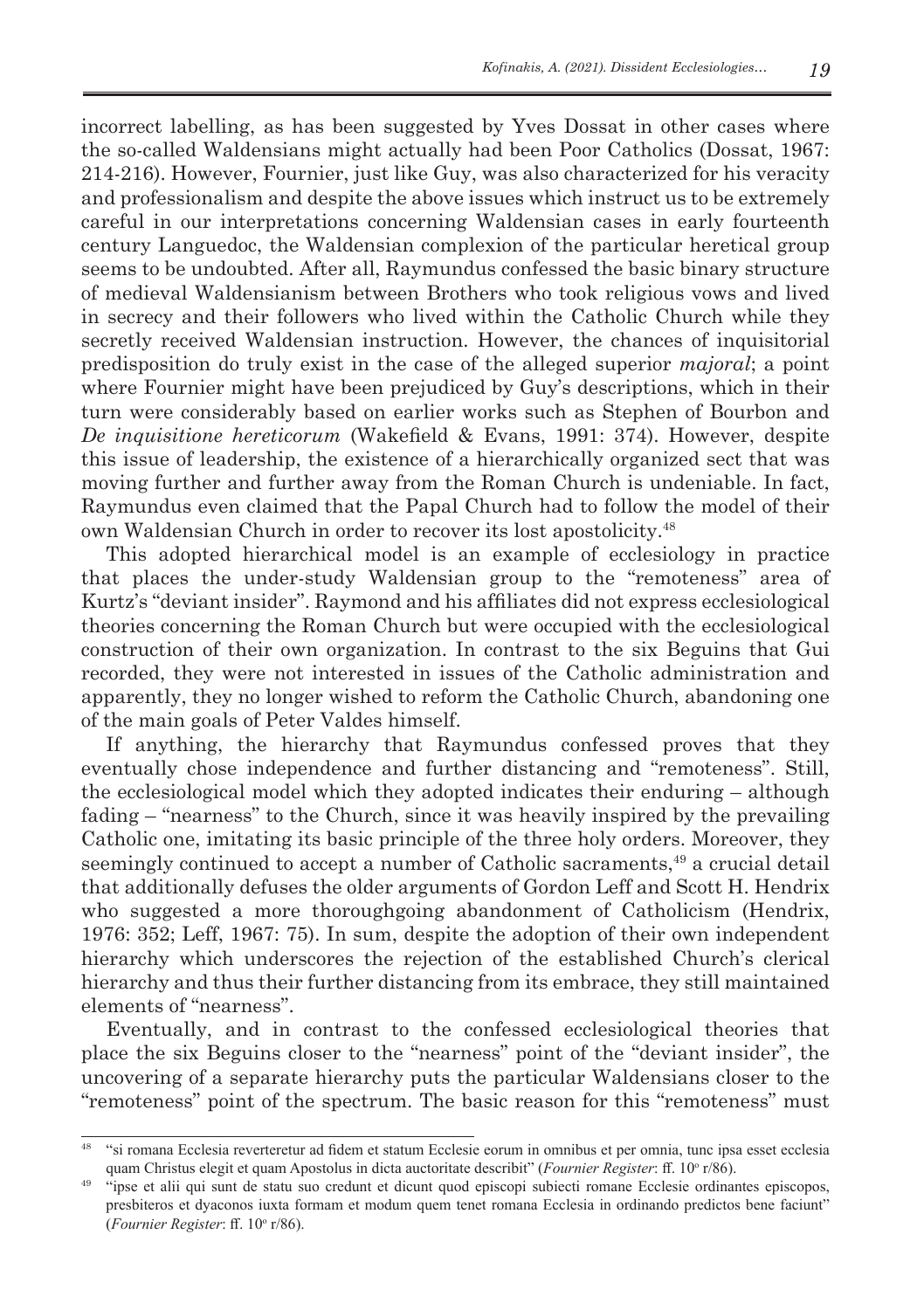have been the long history of suppression and failures, as Gabriel Audisio and John Arnold have suggested (Audisio, 2003: 110-117; Arnold, 2010: 203). As more effective persecution developed, and the once enthusiastic support in the region for wandering Waldensians ebbed away to the benefit of the Franciscans, organization seemed to be the only way to avoid extinction. These Waldensians had to renounce the Poor of Lyons' older rigid tenets of a more egalitarian religiosity between members – or even gender – and accept a clandestine structure to ensure that their essential tenets would be preserved and passed on. The alternative would be to return to the embrace of the Roman Church, as quite a few of their companions had done in the past.

As already mentioned, this road towards "remoteness" was to be soon followed by Beguins as well, not with the creation of a separate hierarchy but with the abandonment of reformative ecclesiological arguments in favor of a much more radical eschatology with subversive connotations that completely rejected the Catholic Church. So, does this route apply in other medieval heretical cases as well? The answer to this question presupposes an extensive study whose conclusions would go slightly beyond the scope – but more importantly transgress the limits set – of the present article. Still, and leaving aside the Cathars with their dualist uniqueness, we can hastily argue that a number of other medieval heretical phenomena do indeed apply to the above route of medieval heresy. For example, most of the itinerant preachers of twelfth and thirteenth centuries, like Henry of Lausanne or Tanchelm of Antwerp, who started as ardent reformers and ended up being notorious outsiders, or even the late medieval evangelical heresies of Lollards and Hussites, that were inspired by alternative Catholic theologies and ended up inspiring the creation of new Churches.50 Schematically, all of them began from a point of reformative "nearness" and ended up to a point of rejecting "remoteness" exactly like the Waldensians and the Beguins that were presented in this article.

## **Conclusion**

Not long ago, Alexander Patschovsky suggested that properly understood heresiology should be applied sociology (2003: 41). Taking this as a starting point, this article tried to employ two dissident ecclesiologies of the early fourteenth century as criteria for a more precise conception of Kurtz's sociological approach of the heretic as a "deviant insider" whose religious life represented an intense union of "nearness" and "remoteness", in reference to a typical route of medieval heresy from the point of a reformative effort to that of ascending rejection of its descent Church under the pressure of persecution and punishment

As depicted in the Beguin example, heretics articulated – even sparsely – reformative ideas concerning the administration of their Church. Ideas that they abandoned under suppression and punishment, moving towards the eschatological rejection of their descent Church. Similarly, the Waldensian hierarchical internal structure against the Catholic one betrays the fact that they too had rejected the Church after years of suppression and punishment. Still, in both examples, elements of "nearness" continue to exist at the point of "remoteness". Therefore,

See Lambert (2002: 43-96, 239-349); Leff (1999: 559-707).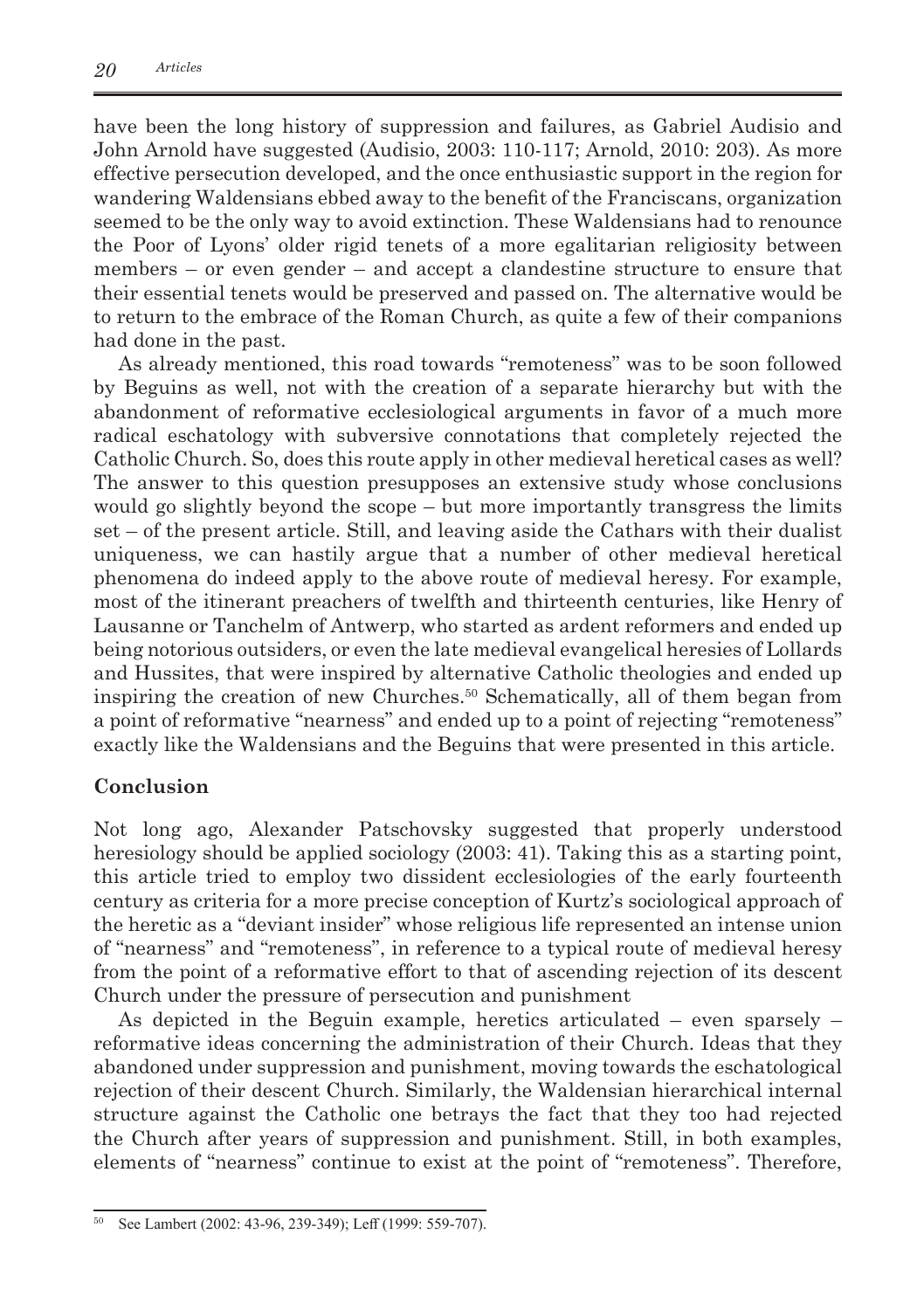both sects combine "nearness" and "remoteness", since glimpses of "nearness", meaning their orthodox parental language and values, were still visible when they reached "remoteness" (Zito, 1983: 125-126).

But despite this survival of "nearness", under the suppression that each medieval heresy experienced at a point of its existence, eventually and inevitably they were both moving towards "remoteness", reaffirming that heresy tends to move away from its twin sister, the reform (Lambert, 2002: 415) and end up in more radical stances that if allowed to survive can lead to the creation of new Churches, of new orthodoxies, as will be the case with Reformation. Finally, it is exactly this union of close resemblance to orthodoxy with the simultaneous desire to reform it and eventually substitute it that makes heresy so potent (Kurtz, 1983: 1088).

## **List of abbreviations:**

| Liber Sententiarum            | Limborch, van P. (1692). Historia Inquisitionis |
|-------------------------------|-------------------------------------------------|
|                               | cui subjungitur Liber Sententiarum              |
|                               | <i>Inquisitionis Tholosanae ab anno Christi</i> |
|                               | MCCCVI ad annum MCCCXXIII. Amsterdam:           |
|                               | H. Wetstenium.                                  |
| <b>Practica Inquisitionis</b> | Douais, C. (1886). Practica inquisitionis       |
|                               | heretice pravitatis (auctore Bernardo           |
|                               | <i>Guidonis</i> ). Paris: A. Picard.            |
| <b>Fournier Register</b>      | Duvernoy, J. (1965). Le Registre d'inquisition  |
|                               | de Jacques Fournier, évêque de Pamiers          |
|                               | $(1318-1325)$ . Toulouse: E. Privat.            |

## **Bibliography**

- Arnold, J. H. (2001). *Inquisition and Power: Catharism and the Confessing Subject in Medieval Languedoc.* Philadelphia: University of Pennsylvania Press.
- Arnold, J. H. (2010). *Belief and Unbelief in Medieval Europe*. London New York: Bloomsbury Academic.
- Audisio, G. (2003). *The Waldensian Dissent: Persecution and Survival, c.1170–c.1570*. Cambridge: Cambridge University Press.
- Bartoli, M. (1999). Olivi et le pouvoir du Pape. In A. Boureau & S. Piron (Eds.), *Pierre de Jean Olivi (1248–1298), Pensée scolastique, dissidence spirituelle et société (pp. 173–192).* Paris: Librarie Philosophique J. Vrin.
- Berlinerblau, J. (2001). Toward a Sociology of Heresy, Orthodoxy and Doxa. *History of Religions, 40*(4), 327–351.
- Biget, J-L. (1999). Culte et rayonnement de Pierre Dejean-Olieu en Languedoc au début du XIVe siècle. In A. Boureau & S. Piron (Eds.), *Pierre de Jean Olivi (1248–1298), Pensée scolastique, dissidence spirituelle et société* (pp. 277–308). Paris: Librarie Philosophique J. Vrin.
- Biller, P. (2000). The Waldenses 1300–1500. *Revue de l'histoire des religions*, *217*(1), 75–99.
- Biller, P. (2001). *The Waldenses. Between a Religious Order and a Church*. Aldershot: Taylor & Francis Ltd.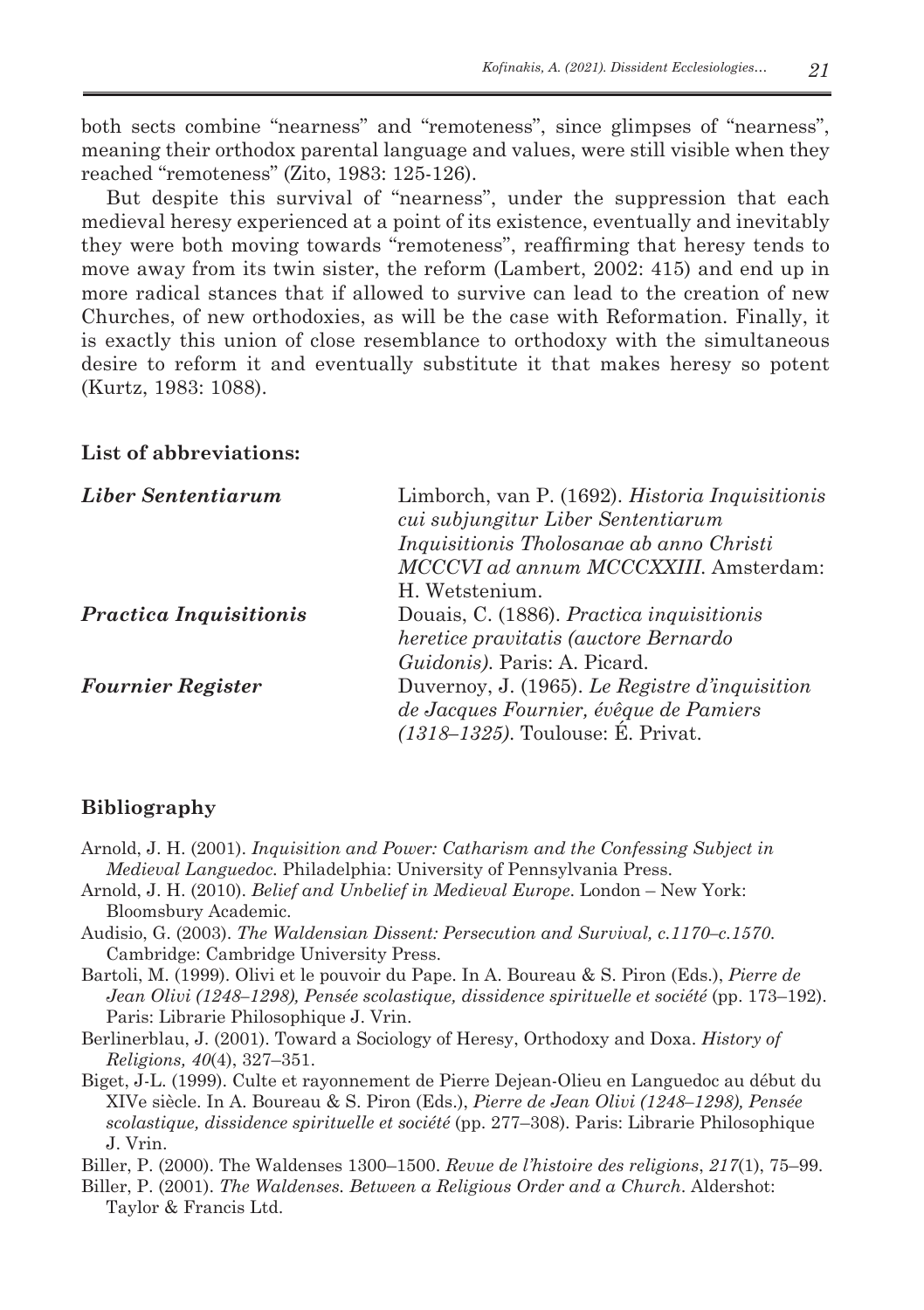Biller, P. (2006). Goodbye to Waldensianism? *Past & Present*, *192*, 3–33.

- Black, A. (2005). The Conciliar Movement. In J. H. Burns (Ed.), *The Cambridge History of Medieval Political Thought, c. 350–c. 1450* (pp. 573–587). Cambridge: Cambridge University Press.
- Boureau, A., & Piron, S. (Eds.) (1999). *Pierre de Jean Olivi (1248–1298), Pensée scolastique, dissidence spirituelle et société*. Paris: Librarie Philosophique J. Vrin.
- Burnham, L. (2008). *So Great a Light, So Great a Smoke: The Beguin Heretics of Languedoc*. Ithaca – London: Cornell University Press.
- Burr, D. (1976). The Persecution of Peter Olivi. *Transactions of the American Philosophical Society, 66*(5), 1–98.
- Burr, D. (1989). *Olivi and Franciscan Poverty. The Origins of the Usus Pauper Controversy*. Philadelphia: University of Pennsylvania Press.
- Burr, D. (2003). *The Spiritual Franciscans (From Protest to Persecution in the Century After Saint Francis)*. Pennsylvania: Penn State University Press.
- Cohn, N. (2004). *The Pursuit of the Millennium*. London: Pimlico.
- Congar, Y. (1975). Les positions ecclésiologiques de Pierre Jean-Olivi d'après les publications récentes. *Cahiers de Fanjeaux*, *10*, 155–164.
- Dossat, Y. (1967). Les Vaudois meridionaux d'après les documents de l'Inquisition. *Cahiers de Fanjeaux*, *2*, 207–226.
- Ehrle, F. (1887). *Archiv für Literatur- und Kirchengeschichte des Mittelalters*, vol. III. Berlin: Weidmannsche Buchhandlung.
- Erikson, K. (1966). *Wayward Puritans: A Study in the Sociology of Deviance*. New York: Wiley.
- Fasolt, C. (1997). William Durant the Younger and Conciliar Theory. *Journal of the History of Ideas*, *58*(3), 385–402.
- Fasolt, C. (2002). *Council and Hierarchy. The Political Thought of William Durant the Younger*. Cambridge: Cambridge University Press.
- Flood, D. (2000). Recent Study on Peter Olivi. *Franciscan Studies*, *58*, 111–119.
- Given, J. (2001). *Inquisition and Medieval Society*. Ithaca London: Cornell University Press.
- Given, J. (2003). The Béguins in Bernard Gui's Liber Sententiarum. In C. Bruschi & P. Biller (Eds.), *Texts and the Repression of Medieval Heresy* (pp. 147–161). York: York Medieval Press.
- Grundmann, H. (2002). *Religious Movements in the Middle Ages*. Notre Dame: University of Notre Dame Press.
- Hendrix, S. H. (1976). In Quest of the Vera Ecclesia: The Crises of Late Medieval Ecclesiology. *Viator, 7*, 347–378.
- Hill, D. (2019). *Inquisition in the Fourteenth Century: The Manuals of Bernard Gui and Nicholas Eymerich.* York: York Medieval Press.
- König-Pralong, C., Ribordy, O., & Suarez-Nani, T. (Eds.) (2010). *Pierre de Jean Olivi Philosophe et théologien*. Berlin: Walter de De Gruyter.
- Kurtz, L. R. (1983). The Politics of Heresy. *The American Journal of Sociology*, *88*(6), 1085–1115.
- Lambert, D. M. (1998). *Franciscan Poverty: The Doctrine of the Absolute Poverty of Christ and the Apostles in the Franciscan Order 1210–1323*. New York: The Franciscan Institute.
- Lambert, D. M. (2002). *Medieval Heresy: Popular Movements from the Gregorian Reform to the Reformation*. Malden – Oxford – Carlton: Blackwell Publishing.
- Leff, G. (1967). The Apostolic Ideal in Later Medieval Ecclesiology. *The Journal of Theological Studies*, *8*(1), 58–82.
- Leff, G. (1999). *Heresy in the Later Middle Ages*. Manchester: Manchester University Press.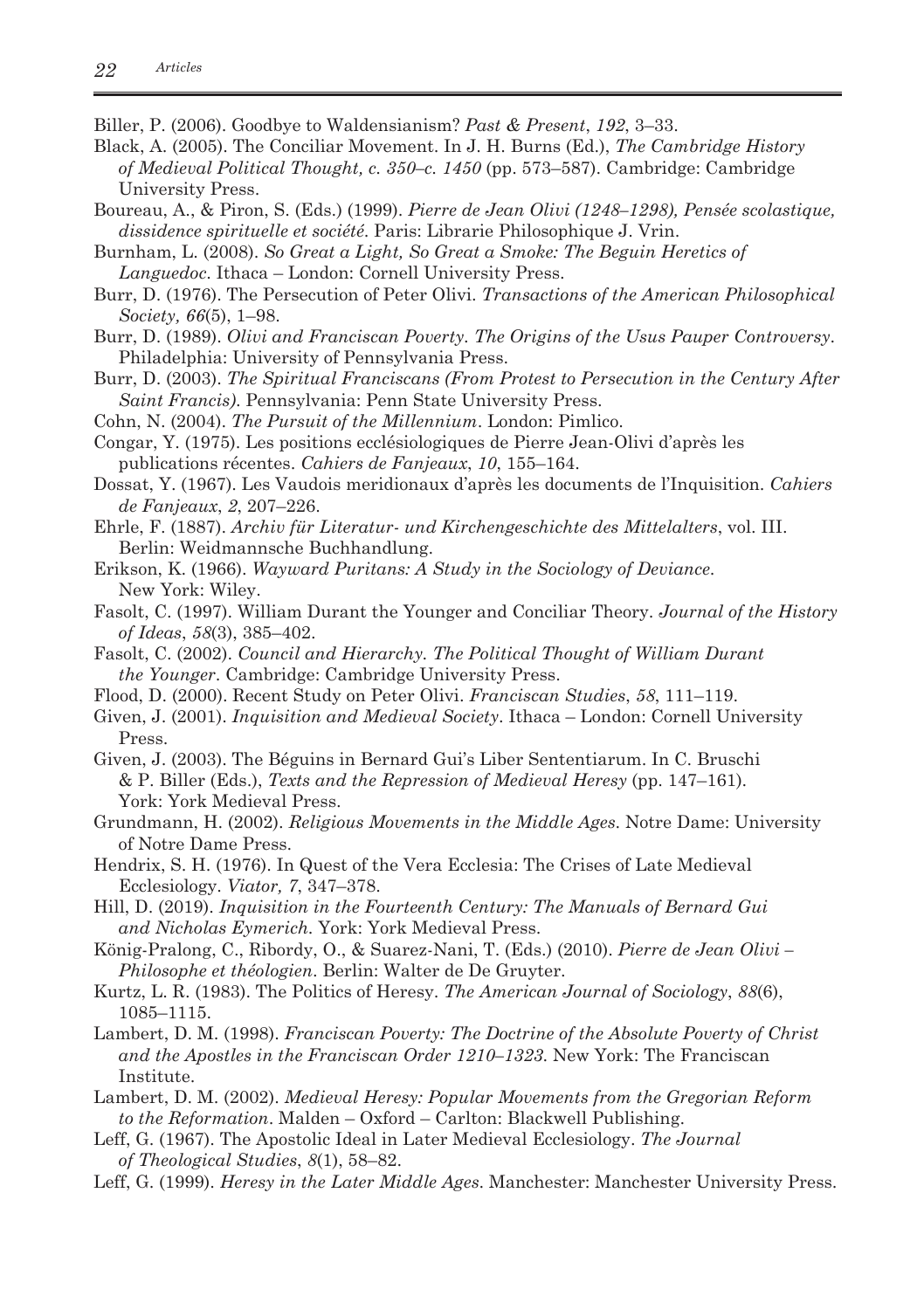- Lerner, R. E. (1996). Writing and Resistance Among Beguins of Languedoc and Catalonia. In P. Biller & A. Hudson (Eds.), *Heresy and Literacy, 1100–1350* (pp. 186–192). Cambridge: Cambridge University Press.
- Manselli, R. (1989). *Spirituels et Béguins du Midi*. Toulouse: É. Privat.
- Mansi, G. (1761). *Stephani Baluzii Tutelensis Miscellanea*. Vol. II. Paris: J. Riccomini.
- Mansi, G. (1780). *Sacrorum Conciliorum nova et amplissima collection*. Vol. XXIV. Venice: A. Zatta.
- Merlo, G. G. (1984). *Valdesi e valdismi medievali: itinerary e proposte di ricerca*. Turin: Claudiana.
- Merlo, G. G. (1991). *Valdesi e valdismi medievali II: identita valdesi nella storia e nella storiografia: studi e discussion*. Turin: Claudiana.
- Merlo, G. G. (2014). Christian Experiences of Religious Non-Coformism. In J. H. Arnold (Ed.), *The Oxford Handbook of Medieval Christianity* (pp. 436–454). Oxford: Oxford University Press.
- Moore, R. I. (1992). *The Formation of a Persecuting Society*. Oxford UK Cambridge USAQ: Blackwell Publishing.
- Nold, P. (2007). *Pope John XXII and his Franciscan Cardinal Bertrand de la Tour and the Apostolic Poverty Controversy*. Oxford: Clarendon Press.
- Pales-Gobilliard, A. (1981). Bernard Gui inquisiteur et auteur de la Practica. *Cahiers de Fanjeaux, 16*, 253–264.
- Pasnau, R. (1999). Olivi on Human Freedom. In A. Boureau & S. Piron (Eds.), *Pierre de Jean Olivi (1248–1298), Pensée scolastique, dissidence spirituelle et société (pp. 15–25).* Paris: Librarie Philosophique J. Vrin.
- Patschovsky, A. (2003). Heresy and Society: On the Political Function of Heresy in the Medieval World. In C. Bruschi & P. Biller (Eds.), *Texts and the Repression of Medieval Heresy* (pp. 23–41). York: York Medieval Press.
- Pennington, K. (2005). Law, Legislative Authority, and Theories of Government, 1150–1330. In J. H. Burns (Ed.), *The Cambridge History of Medieval Political Thought, c.350–1450* (pp. 424–453). Cambridge: Cambridge University Press.
- Piron, S. (2020). Chronologie des écrits de Pierre de Jean Olivi. *Oliviana*, *6*. Found [25.12.2020] at http://journals.openedition.org/oliviana/1050.
- Piron, S. (2003). La critique de l' Eglise chez les Spirituels languedociens. *Cahiers de Fanjeaux*, *38*, 77–109.
- Roach, A. (2005). *The Devil's World: Heresy and Society, 1100–1320*. Harlow: Pearson Education Limited.
- Shahar, S. (2001). *Women in a Medieval Heretical Sect*. Woodbridge Rochester: The Boydell Press.
- Simons, W. (2001). *Cities of Ladies. Beguine Communities in the Medieval Low Countries, 1200–1565.* Philadelphia: University of Pennsylvania Press.
- Tierney, B. (1951). A Conciliar Theory of the Thirteenth Century. *The Catholic Historical Review, 36*(4), 415–440.
- Tierney, B. (1954). Ockham, the Conciliar Theory and the Canonists. *Journal of the History* of *Ideas, 15*(1), 40–70.
- Tierney, B. (1968). *Foundations of the Conciliar Theory*. Cambridge: Cambridge University Press.
- Tierney, B. (1972). *Origins of Papal Infallibility, 1150–1350*. Leiden: E. J. Brill.
- Tierney, B. (1985). John Peter Olivi and Papal Inerrancy: On a Recent Interpretation of Olivi's Ecclesiology. *Theological Studies*, *46*, 315–328.
- Toivanen, J. (2016). Peter Olivi on Political Power, Will, and Human Agency. *Vivarium*, *54*, 22–45.
- Troncarelli, F. (1999). Pietro Trencavelli, visconte di Carcassonne. *Quaderni Medievali*, *47*, 14–40.